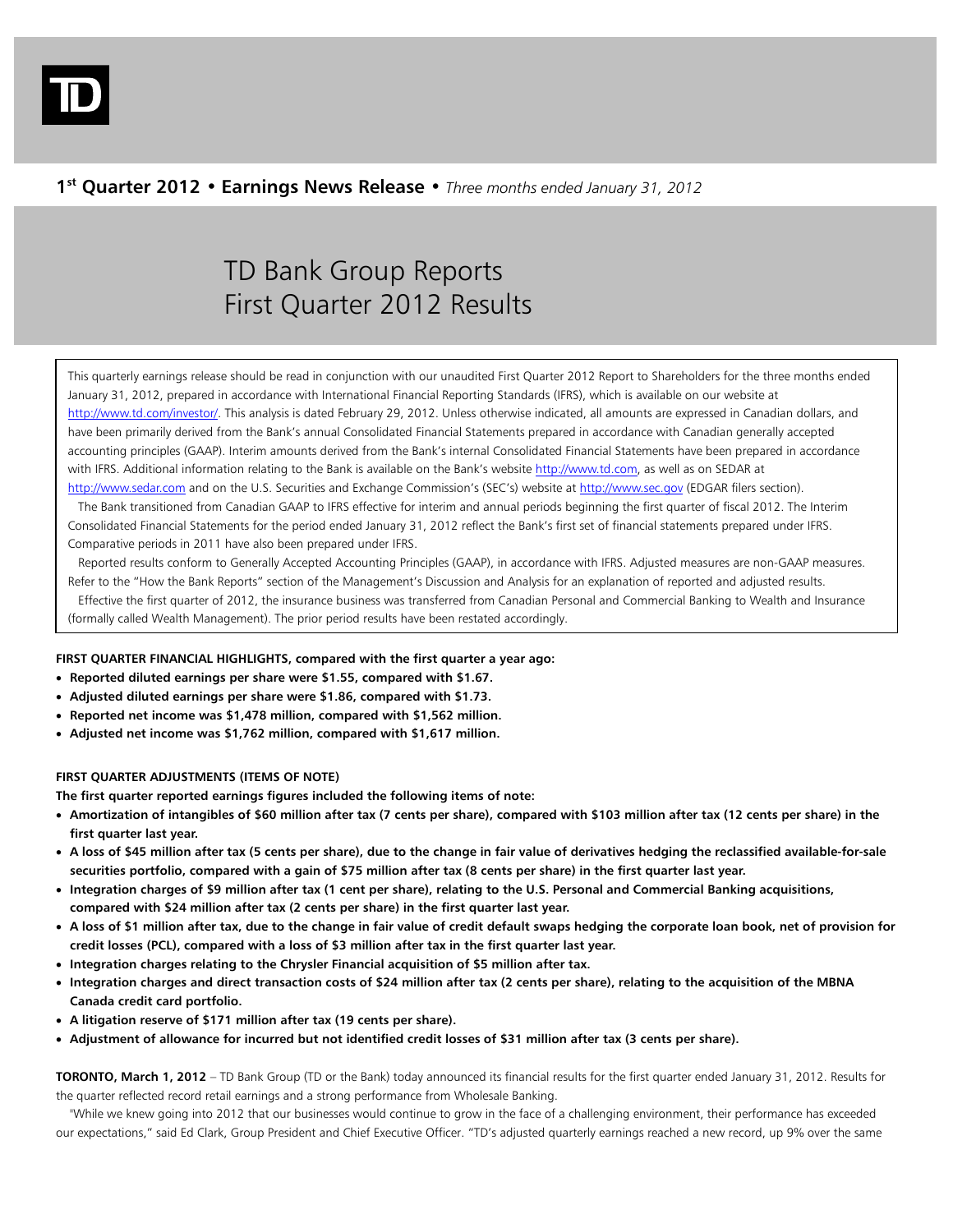period last year, with our North American retail businesses leading the way with \$1.6 billion in adjusted earnings, also a new record. These results again showcase how our customer-focused strategy enables us to grow during tough times."

#### **Canadian Personal and Commercial Banking**

Canadian Personal and Commercial Banking posted a record quarter, with reported net income of \$826 million. Adjusted net income was \$850 million, up 11% from the same period last year. Results for the quarter were driven by good volume growth in commercial lending and in personal deposits and loans, stable credit, and record efficiency.

 "Low interest rates continue to present a challenge, but despite this environment, Canadian Personal and Commercial Banking delivered a record quarter," said Tim Hockey, Group Head, Canadian Banking, Auto Finance, and Credit Cards. "We had earnings momentum from our commercial banking business and our customer satisfaction ratings are at record levels. While we remain cautious, we're feeling very good about these results. Looking ahead we feel we're positioned for steady earnings growth in the mid-to-high single digits."

#### **Wealth and Insurance**

Wealth and Insurance recorded net income, excluding TD's reported investment in TD Ameritrade, of \$294 million in the quarter, up 14% from the same period last year. This increase was primarily due to increased fee-based revenue driven by asset growth in the Wealth business as well as strong organic growth in Insurance and improved claims management, which was partially offset by lower trading revenue and a severe weather-related event. TD Ameritrade contributed \$55 million in earnings to the segment, up 15% from the same period last year.

 "This was a good quarter for Wealth and Insurance, despite lower direct investing trading levels in Wealth and a severe weather-related event that affected the Insurance business. Core business growth and expense management helped maintain positive operating leverage," said Mike Pedersen, Group Head, Wealth Management, Insurance, and Corporate Shared Services. "While economic conditions remain uncertain, given our strong business fundamentals, we are optimistic that we will continue to see good growth in our Wealth and Insurance businesses."

#### **U.S. Personal and Commercial Banking**

U.S. Personal and Commercial Banking delivered a strong quarter with reported net income of US\$165 million and adjusted net income of US\$345 million, up 6% from the same time last year driven primarily by strong organic growth.

 "Our volume growth in loans and deposits helped TD Bank, America's Most Convenient Bank, offset the impact of the Durbin Amendment this quarter," said Bharat Masrani, Group Head, U.S. Personal and Commercial Banking. "While regulatory complexities and persistent low interest rates are challenging the industry, we have good momentum in our core business lines, our credit quality continues to improve and we remain on track to open 35 new stores this year."

#### **Wholesale Banking**

Wholesale Banking recorded net income of \$194 million for the quarter, down 17% compared with the same period last year. The decrease was largely due to higher investment portfolio gains in the first quarter last year.

 "We are pleased with our performance this quarter," said Bob Dorrance, Group Head, Wholesale Banking. "Core results were strong despite market-wide declines in equity trading volumes and low new issuance activity. Our fixed income, currency and commodity businesses performed well as did our M&A advisory practice, which made for an overall strong quarter. We remain concerned about market stability particularly in relation to European sovereign debt but are confident in the resilience of our diversified, client-focused franchise."

#### **Capital**

TD's Tier 1 capital ratio was 11.6% in the quarter. Capital quality remained very high, with tangible common equity comprising more than 85% of Tier 1 capital. TD has now exceeded the 7% Basel III requirement on a fully phased-in basis.

#### **Conclusion**

"We're very pleased with our results this quarter. Also today we announced a dividend increase of 4 cents per common share, payable in April, which speaks to our Board's confidence in the earnings power of our business model," said Clark. "While we're seeing some promising signs of an improvement in the economic outlook, especially in the U.S., the challenging landscape means we remain cautious. Low interest rates continue to impact our business and the recovery will be slow, but we will strategically invest in our businesses, manage our expense growth prudently and deliver the legendary service our customers and clients expect from us."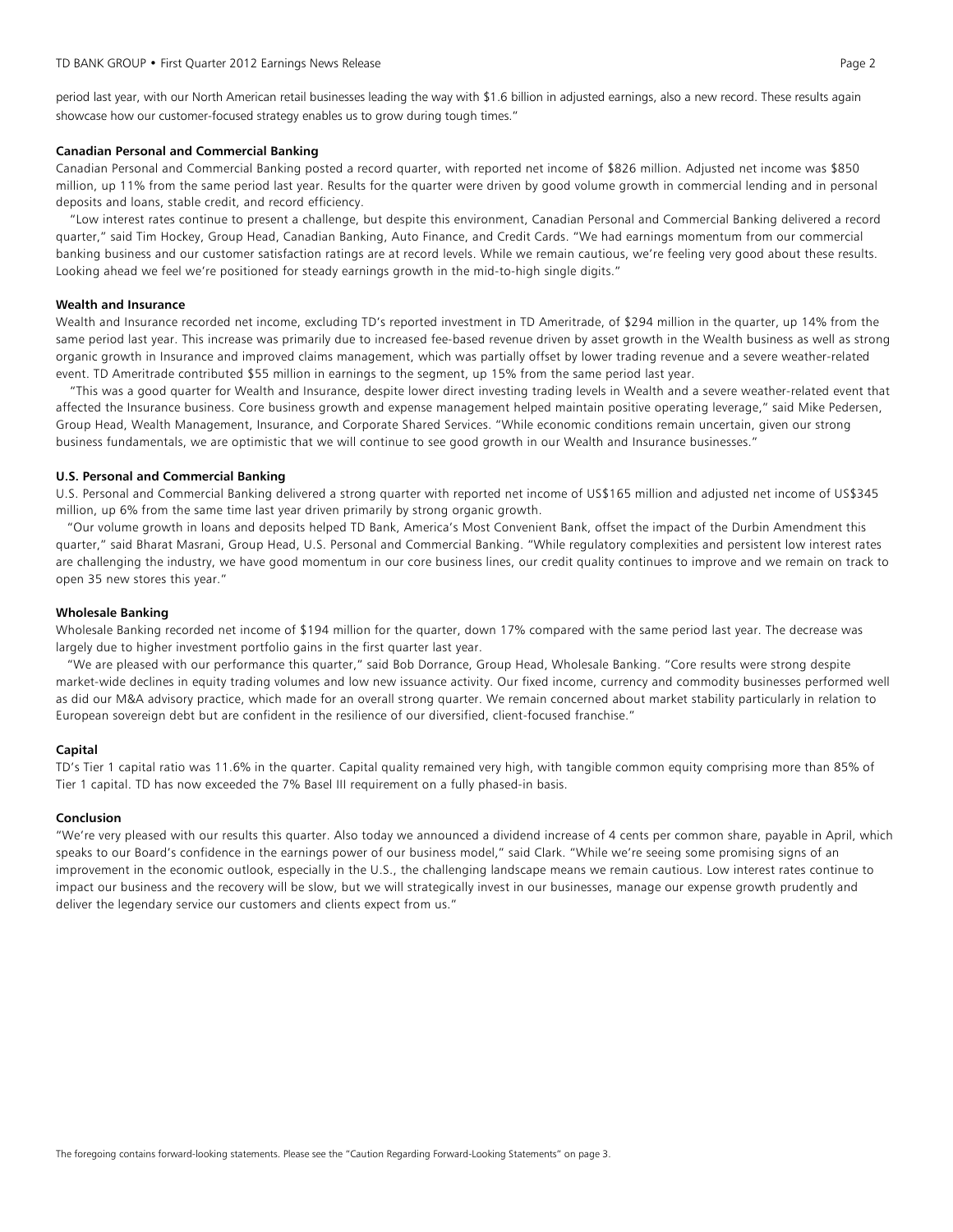#### *Caution Regarding Forward-Looking Statements*

From time to time, the Bank makes written and/or oral forward-looking statements, including in this earnings news release, in other filings with Canadian regulators or the U.S. Securities and Exchange Commission, and in other communications. In addition, representatives of the Bank may make forward-looking statements orally to analysts, investors, the media and others. All such statements are made pursuant to the "safe harbour" provisions of, and are intended to be forward-looking statements under, applicable Canadian and U.S. securities legislation, including the *U.S. Private Securities Litigation Reform Act of 1995*. Forward-looking statements include, but are not limited to, statements made in this earnings news release in the "Business Outlook" section for each business segment and in other statements regarding the Bank's objectives and priorities for 2012 and beyond and strategies to achieve them, and the Bank's anticipated financial performance. Forward-looking statements are typically identified by words such as "will", "should", "believe", "expect", "anticipate", "intend", "estimate", "plan", "may", and "could".

By their very nature, these statements require the Bank to make assumptions and are subject to inherent risks and uncertainties, general and specific. Especially in light of the uncertainty related to the financial, economic and regulatory environments, such risks and uncertainties – many of which are beyond the Bank's control and the effects of which can be difficult to predict – may cause actual results to differ materially from the expectations expressed in the forward-looking statements. Risk factors that could cause such differences include: credit, market (including equity, commodity, foreign exchange, and interest rate), liquidity, operational (including technology), reputational, insurance, strategic, regulatory, legal, environmental, and other risks, all of which are discussed in the Management's Discussion and Analysis ("MD&A") in the Bank's 2011 Annual Report. Additional risk factors include the impact of recent U.S. legislative developments, as discussed under "Significant Events in 2011" in the "Financial Results Overview" section of the 2011 MD&A; changes to and new interpretations of capital and liquidity guidelines and reporting instructions; increased funding costs for credit due to market illiquidity and competition for funding; the failure of third parties to comply with their obligations to the Bank or its affiliates relating to the care and control of information; and the overall difficult litigation environment, including in the United States. We caution that the preceding list is not exhaustive of all possible risk factors and other factors could also adversely affect the Bank's results. For more detailed information, please see the "Risk Factors and Management" section of the 2011 MD&A. All such factors should be considered carefully, as well as other uncertainties and potential events, and the inherent uncertainty of forward-looking statements, when making decisions with respect to the Bank and we caution readers not to place undue reliance on the Bank's forwardlooking statements.

 Material economic assumptions underlying the forward-looking statements contained in this earnings news release are set out in the Bank's 2011 Annual Report under the headings "Economic Summary and Outlook" and for each business segment, "Business Outlook and Focus for 2012", as updated in this earnings news release under the headings "Business Outlook"; and for the Corporate segment in this earnings news release under the heading "Outlook".

 Any forward-looking statements contained in this document represent the views of management only as of the date hereof and are presented for the purpose of assisting the Bank's shareholders and analysts in understanding the Bank's financial position, objectives and priorities and anticipated financial performance as at and for the periods ended on the dates presented, and may not be appropriate for other purposes. The Bank does not undertake to update any forward-looking statements, whether written or oral, that may be made from time to time by or on its behalf, except as required under applicable securities legislation.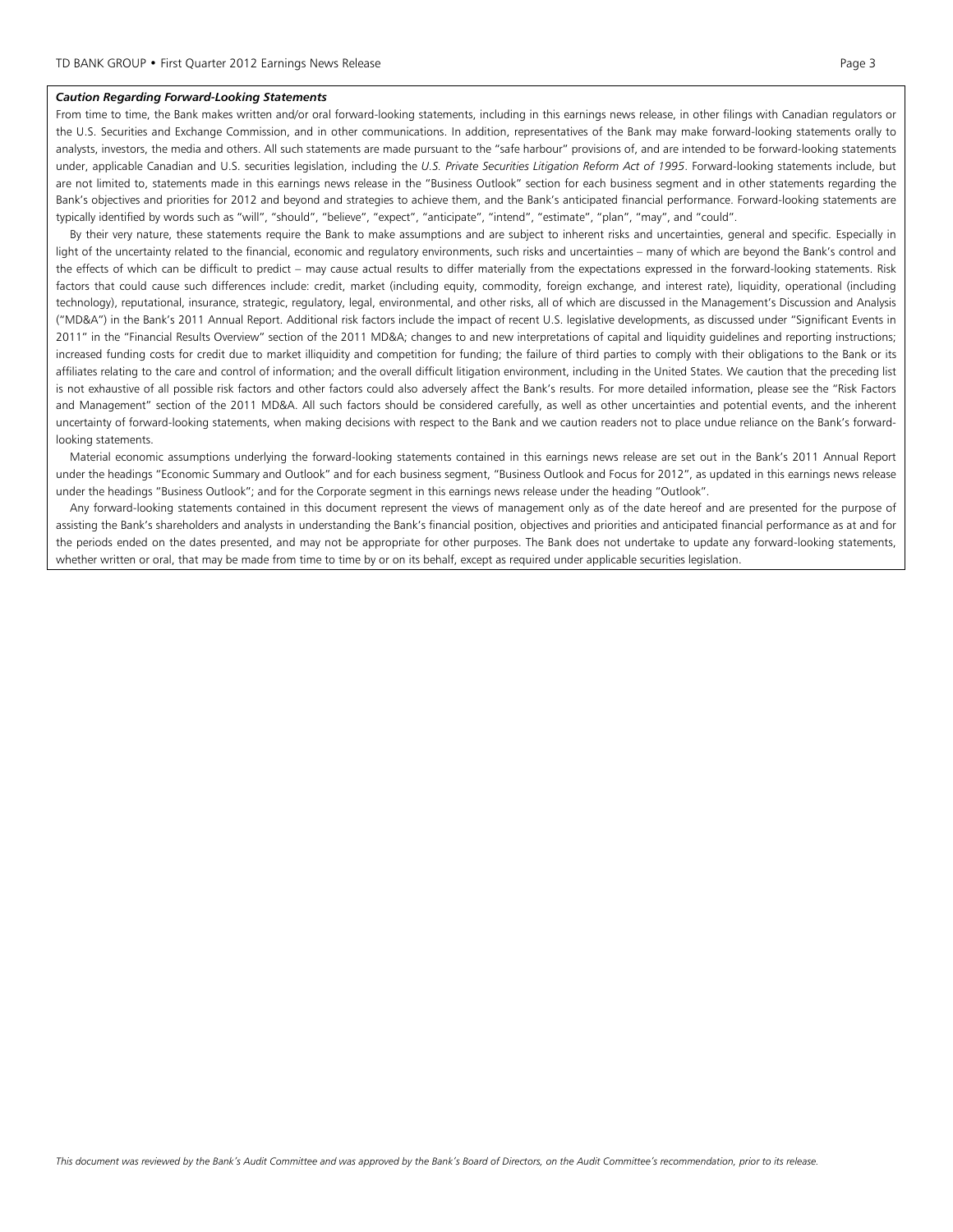| <b>TABLE 1: FINANCIAL HIGHLIGHTS</b>                                                 |               |               |      |                            |
|--------------------------------------------------------------------------------------|---------------|---------------|------|----------------------------|
| (millions of Canadian dollars, except as noted)                                      |               |               |      | For the three months ended |
|                                                                                      | Jan. 31       | Oct. 31       |      | Jan. 31                    |
|                                                                                      | 2012          | 2011          |      | 2011                       |
| <b>Results of operations</b>                                                         |               |               |      |                            |
| Total revenue                                                                        | \$<br>5,642   | \$<br>5,663   | \$   | 5,459                      |
| Provision for credit losses                                                          | 404           | 340           |      | 421                        |
| Non-interest expenses                                                                | 3,549         | 3,488         |      | 3,190                      |
| Net income - reported                                                                | 1,478         | 1,589         |      | 1,562                      |
| Net income $-$ adjusted <sup>1</sup>                                                 | 1,762         | 1,656         |      | 1,617                      |
| Economic profit <sup>2,3</sup>                                                       | 782           | 594           |      | 641                        |
| Return on common equity - reported                                                   | 14.0 %        | 15.8 %        |      | 17.1 %                     |
| Return on common equity – adjusted <sup>2,3</sup>                                    | 16.8 %        | 16.5          | $\%$ | 17.7 %                     |
| Return on invested capital <sup>2,3</sup>                                            | N/A           | 14.4 %        |      | 15.4 %                     |
| <b>Financial position</b>                                                            |               |               |      |                            |
| Total assets                                                                         | \$<br>773,666 | \$<br>732,782 | \$   | 664,084                    |
| Total equity                                                                         | 45,548        | 44,004        |      | 39,253                     |
| Total risk-weighted assets                                                           | 243,642       | 218,779       |      | 199,235                    |
| <b>Financial ratios</b>                                                              |               |               |      |                            |
| Efficiency ratio - reported                                                          | 62.9%         | 61.6          | $\%$ | 58.4 %                     |
| Efficiency ratio - adjusted <sup>1</sup>                                             | 55.3 %        | 59.4          | $\%$ | 56.3 %                     |
| Tier 1 capital to risk weighted assets <sup>4</sup>                                  | 11.6 %        | 13.0 %        |      | 12.7 %                     |
| Provision for credit losses as a % of net average loans and acceptances <sup>5</sup> | 0.38 %        | 0.38%         |      | 0.42 %                     |
| Common share information - reported (dollars)                                        |               |               |      |                            |
| Per share earnings                                                                   |               |               |      |                            |
| Basic                                                                                | \$<br>1.56    | \$<br>1.70    | \$   | 1.69                       |
| Diluted                                                                              | 1.55          | 1.68          |      | 1.67                       |
| Dividends per share                                                                  | 0.68          | 0.68          |      | 0.61                       |
| Book value per share                                                                 | 45.00         | 43.43         |      | 38.99                      |
| Closing share price                                                                  | 77.54         | 75.23         |      | 74.96                      |
| Shares outstanding (millions)                                                        |               |               |      |                            |
| Average basic                                                                        | 901.1         | 893.8         |      | 879.3                      |
| Average diluted                                                                      | 909.2         | 909.0         |      | 896.4                      |
| End of period                                                                        | 903.7         | 901.0         |      | 882.1                      |
| Market capitalization (billions of Canadian dollars)                                 | \$<br>70.1    | \$<br>67.8    | \$   | 66.1                       |
| Dividend yield                                                                       | 3.6%          | 3.5 %         |      | 3.3%                       |
| Dividend payout ratio                                                                | 43.7 %        | 40.3 %        |      | 36.1 %                     |
| Price to earnings ratio <sup>6</sup>                                                 | 12.3          | 11.7          |      | 14.1                       |
| Common share information - adjusted (dollars) <sup>1</sup>                           |               |               |      |                            |
| Per share earnings                                                                   |               |               |      |                            |
| Basic                                                                                | \$<br>1.87    | \$<br>1.77    | \$   | 1.75                       |
| Diluted                                                                              | 1.86          | 1.75          |      | 1.73                       |
| Dividend payout ratio                                                                | 36.3 %        | 38.6 %        |      | 34.8 %                     |
| Price to earnings ratio <sup>6</sup>                                                 | 11.1          | 11.0          |      | 12.7                       |

<sup>1</sup> Adjusted measures are non-GAAP measures. Refer to the "How The Bank Reports" section for an explanation of reported and adjusted results.<br><sup>2</sup> Economic profit, adjusted return on common equity, and return on invested ca an explanation.

<sup>3</sup> Effective the first quarter of 2012, economic profit is calculated based on average common equity on a prospective basis. Prior to the first quarter 2012, economic profit was calculated based on average invested capital. Had this change been done on a retroactive basis, economic profit for the Bank, calculated based on average common equity, would have been \$717 million for the fourth quarter 2011, and \$758 million for the first quarter 2011.

4 For periods prior to the three months ended January 31, 2012, results are reported in accordance with Canadian GAAP.

<sup>5</sup> Excludes acquired credit-impaired loans and debt securities classified as loans. For additional information on acquired credit-impaired loans, see "Credit Portfolio Quality" section of this document and Note 8 to the Interim Consolidated Financial Statements. For additional information on debt securities classified as loans, see "Exposure to Non-agency Collateralized Mortgage<br>Obligations" discussion and table

<sup>6</sup> For the period ended January 31, 2011, the price to earnings ratio was calculated using the preceding trailing four quarters which included the three months ended April 30, 2010, July 31, 2010 and October 31, 2010 under Canadian GAAP basis and the three months ended January 31, 2011 under IFRS basis.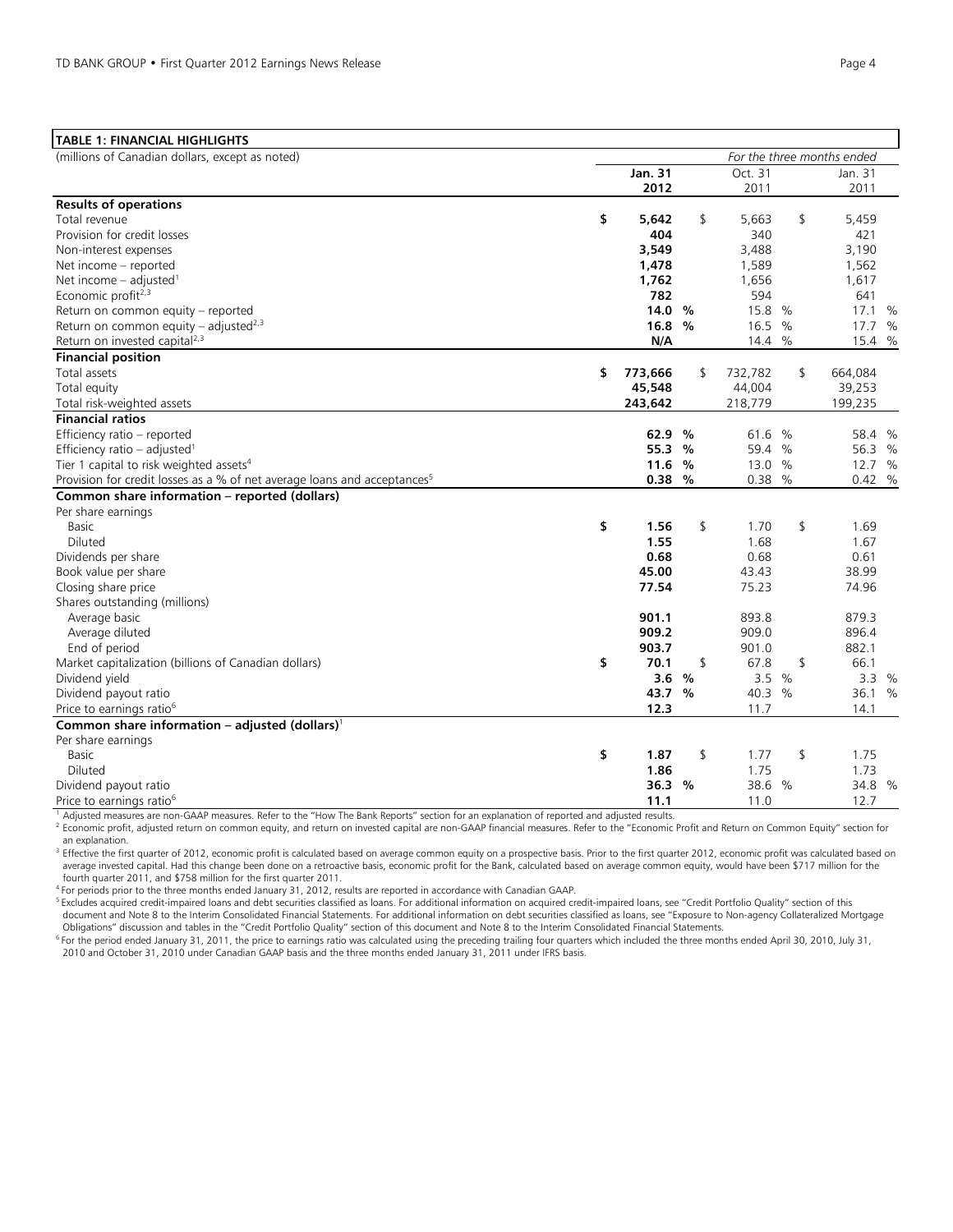## **HOW WE PERFORMED**

#### **How the Bank Reports**

The Bank prepares its Interim Consolidated Financial Statements in accordance with IFRS and refers to results prepared in accordance with IFRS as "reported" results. The Bank also utilizes non-GAAP financial measures to arrive at "adjusted" results to assess each of its businesses and to measure overall Bank performance. To arrive at adjusted results, the Bank removes "items of note", net of income taxes, from reported results. The items of note relate to items which management does not believe are indicative of underlying business performance. The Bank believes that adjusted results provide the reader with a better understanding of how management views the Bank's performance. The items of note are listed in the table on the following page. As explained, adjusted results are different from reported results determined in accordance with IFRS. Adjusted results, items of note, and related terms used in this document are not defined terms under IFRS and, therefore, may not be comparable to similar terms used by other issuers.

#### **Adoption of IFRS**

The Canadian Accounting Standards Board previously announced that for fiscal years beginning on or after January 1, 2011, all publicly accountable enterprises will be required to report financial results in accordance with IFRS. Accordingly, for the Bank, IFRS was effective for the interim and annual periods beginning in the first quarter of 2012. The fiscal 2012 Interim and Annual Consolidated Financial Statements will include comparative fiscal 2011 financial results under IFRS.

The adoption of IFRS did not require significant changes to the Bank's disclosure controls and procedures.

 Information about the IFRS transition impact to the Bank's reported financial position, equity, and financial performance is provided in Note 21 to the Interim Consolidated Financial Statements, which includes a discussion of the transitional elections and exemptions under IFRS 1 and detailed reconciliations of the Bank's Interim Consolidated Financial Statements previously prepared under Canadian GAAP to those under IFRS.

For details of the Bank's significant accounting policies under IFRS, see Note 2 to the Bank's Interim Consolidated Financial Statements.

| <b>TABLE 2: OPERATING RESULTS - REPORTED</b>                                      |                            |            |  |         |  |  |
|-----------------------------------------------------------------------------------|----------------------------|------------|--|---------|--|--|
| (millions of Canadian dollars)                                                    | For the three months ended |            |  |         |  |  |
|                                                                                   | Jan. 31                    | Oct. 31    |  | Jan. 31 |  |  |
|                                                                                   | 2012                       | 2011       |  | 2011    |  |  |
| Net interest income                                                               | \$<br>\$.<br>3,687         | $3,532$ \$ |  | 3,356   |  |  |
| Non-interest income                                                               | 1,955                      | 2,131      |  | 2,103   |  |  |
| Total revenue                                                                     | 5,642                      | 5.663      |  | 5,459   |  |  |
| Provision for credit losses                                                       | 404                        | 340        |  | 421     |  |  |
| Non-interest expenses                                                             | 3,549                      | 3,488      |  | 3,190   |  |  |
| Income before income taxes and equity in net income of an investment in associate | 1,689                      | 1.835      |  | 1.848   |  |  |
| Provision for income taxes                                                        | 272                        | 310        |  | 343     |  |  |
| Equity in net income of an investment in associate, net of income taxes           | 61                         | 64         |  | 57      |  |  |
| Net income – reported                                                             | 1,478                      | 589, ا     |  | .562    |  |  |
| Preferred dividends                                                               | 49                         | 48         |  | 49      |  |  |
| Net income available to common shareholders and non-controlling interests         |                            |            |  |         |  |  |
| in subsidiaries                                                                   | 1,429<br>୍ଥ                | 1,541      |  | 1,513   |  |  |
| Attributable to:                                                                  |                            |            |  |         |  |  |
| <b>Non-controlling interests</b>                                                  | 26                         | 26         |  | 26      |  |  |
| <b>Common shareholders</b>                                                        | 1,403                      | 1,515      |  | ,487    |  |  |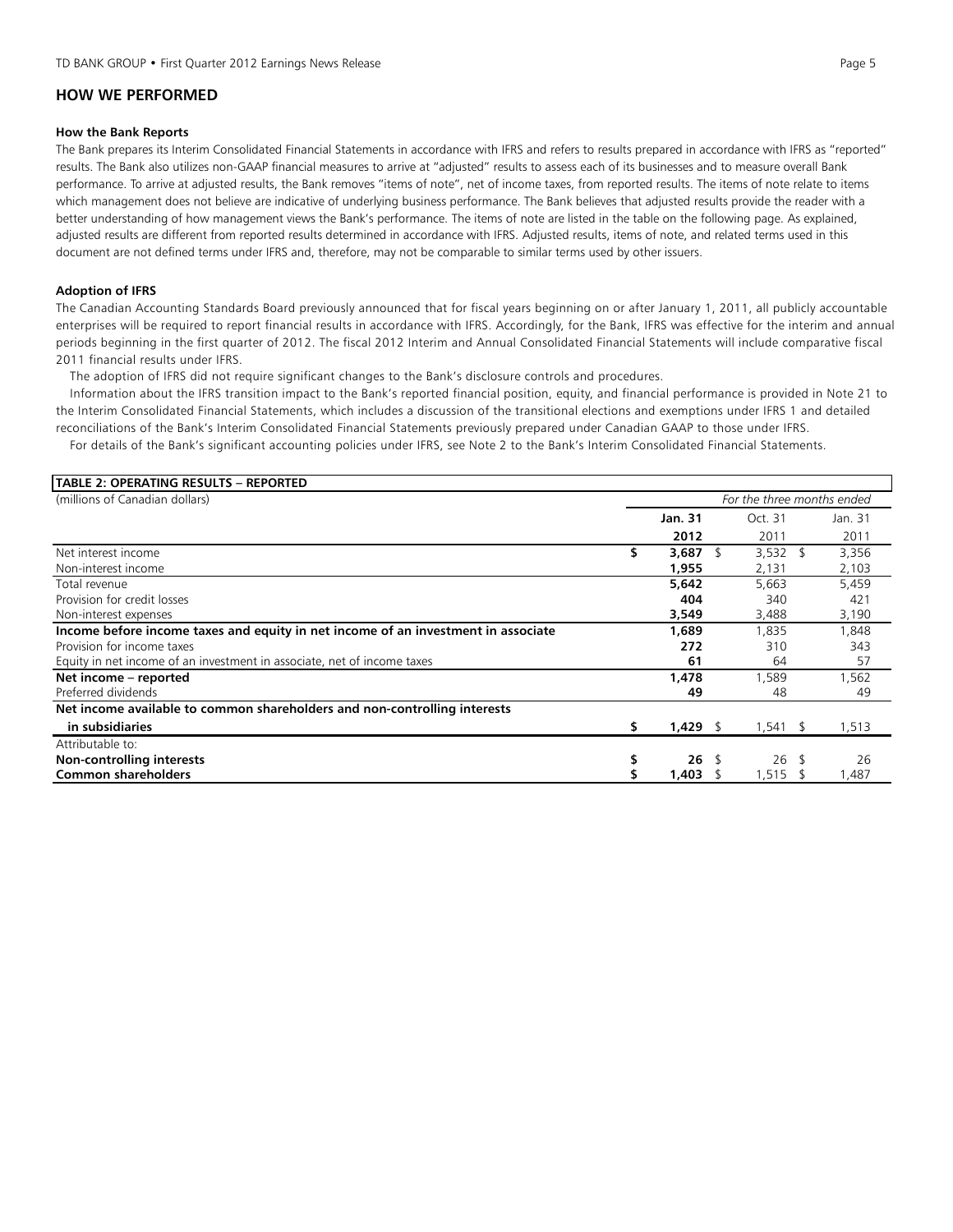The following table provides a reconciliation between the Bank's adjusted and reported results.

| TABLE 3: NON-GAAP FINANCIAL MEASURES - RECONCILIATION OF ADJUSTED TO REPORTED NET INCOME                                                                                                                          |                |                          |                            |
|-------------------------------------------------------------------------------------------------------------------------------------------------------------------------------------------------------------------|----------------|--------------------------|----------------------------|
| (millions of Canadian dollars)                                                                                                                                                                                    |                |                          | For the three months ended |
|                                                                                                                                                                                                                   | <b>Jan. 31</b> | Oct. 31                  | Jan. 31                    |
|                                                                                                                                                                                                                   | 2012           | 2011                     | 2011                       |
| Operating results - adjusted                                                                                                                                                                                      |                |                          |                            |
| Net interest income <sup>1</sup><br>\$                                                                                                                                                                            | $3,701$ \$     | $3,532$ \$               | 3,356                      |
| Non-interest income <sup>2</sup>                                                                                                                                                                                  | 2.009          | 2,094                    | 2,016                      |
| Total revenue                                                                                                                                                                                                     | 5.710          | 5,626                    | 5,372                      |
| Provision for credit losses <sup>3</sup>                                                                                                                                                                          | 445            | 340                      | 421                        |
| Non-interest expenses <sup>4</sup>                                                                                                                                                                                | 3,158          | 3,344                    | 3,024                      |
| Income before income taxes and equity in net income of an investment in associate                                                                                                                                 | 2,107          | 1,942                    | 1,927                      |
| Provision for income taxes <sup>5</sup>                                                                                                                                                                           | 421            | 363                      | 384                        |
| Equity in net income of an investment in associate, net of income taxes <sup>6</sup>                                                                                                                              | 76             | 77                       | 74                         |
| Net income - adjusted                                                                                                                                                                                             | 1,762          | 1,656                    | 1,617                      |
| Preferred dividends                                                                                                                                                                                               | 49             | 48                       | 49                         |
| Net income available to common shareholders and non-controlling interests                                                                                                                                         |                |                          |                            |
| in subsidiaries - adjusted                                                                                                                                                                                        | 1,713          | 1.608                    | 1,568                      |
| <b>Attributable to:</b>                                                                                                                                                                                           |                |                          |                            |
| Non-controlling interests in subsidiaries, net of income taxes                                                                                                                                                    | 26             | 26                       | 26                         |
| Net income available to common shareholders - adjusted                                                                                                                                                            | 1,687          | 1,582                    | 1,542                      |
| Adjustments for items of note, net of income taxes                                                                                                                                                                |                |                          |                            |
| Amortization of intangibles <sup>7</sup>                                                                                                                                                                          | (60)           | (95)                     | (103)                      |
| Increase (decrease) in fair value of derivatives hedging the reclassified available-for-sale<br>securities portfolio <sup>8</sup>                                                                                 | (45)           | 37                       | 75                         |
| Integration charges and direct transaction costs relating to U.S. Personal and Commercial                                                                                                                         |                |                          |                            |
| Banking acquisitions <sup>9</sup>                                                                                                                                                                                 | (9)            | $\mathbf{1}$             | (24)                       |
| Increase (decrease) in fair value of credit default swaps hedging the corporate loan book, net of                                                                                                                 |                |                          |                            |
| provision for credit losses <sup>10</sup>                                                                                                                                                                         | (1)            | 9                        | (3)                        |
| Integration charges, direct transaction costs, and changes in fair value of contingent                                                                                                                            |                |                          |                            |
| consideration relating to the Chrysler Financial acquisition <sup>11</sup>                                                                                                                                        | (5)            | (19)                     |                            |
| Integration charges and direct transaction costs relating to the acquisition of the credit card                                                                                                                   |                |                          |                            |
| portfolio of MBNA Canada <sup>12</sup>                                                                                                                                                                            | (24)           |                          |                            |
| Litigation reserve <sup>13</sup>                                                                                                                                                                                  | (171)          |                          |                            |
| Adjustments to allowance for incurred but not identified credit losses <sup>14</sup>                                                                                                                              | 31             | $\overline{\phantom{m}}$ |                            |
| Total adjustments for items of note                                                                                                                                                                               | (284)          | (67)                     | (55)                       |
| \$<br>Net income available to common shareholders - reported                                                                                                                                                      | $1,403$ \$     | $1,515$ \$               | 1,487                      |
| <sup>1</sup> Adjusted net-interest income excludes the following items of note: First quarter 2012 - \$14 million (net of tax, \$10 million) of certain charges against revenues related to promotional-rate card |                |                          |                            |
| origination activities, as explained in footnote 12.                                                                                                                                                              |                |                          |                            |

<sup>2</sup> Adjusted non-interest income excludes the following items of note: First quarter 2012 – \$2 million loss due to change in fair value of credit default swaps (CDS) hedging the corporate loan book, as explained in footnote 10; \$53 million loss due to change in fair value of derivatives hedging the reclassified available-for-sale (AFS) securities portfolio, as explained in footnote 8; \$1 million gain due to change in fair value of contingent consideration relating to Chrysler Financial, as explained in footnote 11; *fourth quarter 2011 –* \$15 million gain due to change in fair value of CDS hedging the corporate loan book; \$41 million gain due to change in fair value of derivatives hedging the reclassified available-for-sale (AFS) securities portfolio; \$19 million charge due to change in fair value of contingent consideration relating to Chrysler Financial; *first quarter 2011* – \$6 million loss due to change in fair value of CDS hedging the corporate loan book; \$93

million gain due to change in fair value of derivatives hedging the reclassified available-for-sale securities portfolio. <sup>3</sup> Adjusted provision for credit losses (PCL) excludes the following items of note: *first quarter 2012 –* \$41 million in adjustments to allowance for incurred but not identified credit losses in

Canadian Personal and Commercial Banking, as explained in footnote 14.<br><sup>4</sup> Adjusted non-interest expenses excludes the following items of note: *First quarter 2012 – \$70* million amortization of intangibles, as explained i and direct transaction costs related to U.S. Personal and Commercial Banking acquisitions, as explained in footnote 9; \$7 million of integration charges and direct transaction costs relating to the Chrysler Financial acquisition, as explained in footnote 11; \$18 million of integration charges and direct transaction costs relating to the acquisition of the credit card portfolio of MBNA Canada, as explained in footnote 12; \$285 million of charges related to a litigation reserve, as explained in footnote 13; *fourth quarter 2011* – \$123 million amortization of intangibles; \$9 million of integration charges related to U.S. Personal and Commercial Banking acquisitions; \$12 million of integration charges and direct transaction costs relating to the Chrysler Financial acquisition; first quarter 2011 – \$129 million amortization of intangibles; \$37 million of integration charges related to U.S. Personal and Commercial Banking acquisitions.<br><sup>5</sup> For reconciliation between reported and adjus

the "Income Taxes" section of this document.

6 Adjusted equity in net income of an investment in associate excludes the following items of note: *First quarter 2012 –* \$15 million amortization of intangibles, as explained in footnote 7; *fourth* 

7 Amortization of intangibles primarily relates to the Canada Trust acquisition in 2000, the TD Banknorth acquisition in 2005 and its privatization in 2007, the Commerce acquisition in 2008, the acquisitions by TD Banknorth of Hudson United Bancorp (Hudson) in 2006 and Interchange Financial Services (Interchange) in 2007, and the amortization of intangibles included in equity in net income of TD Ameritrade. Effective 2011, amortization of software is recorded in amortization of intangibles; however, amortization of software is not included for purposes of items of note, which only includes amortization of intangibles acquired as a result of business combinations.

<sup>8</sup> During 2008, as a result of deterioration in markets and severe dislocation in the credit market, the Bank changed its trading strategy with respect to certain trading debt securities. Since the Bank no longer intended to actively trade in these debt securities, the Bank reclassified these debt securities from trading to the available-for-sale category effective August 1, 2008. As part of the Bank's trading strategy, these debt securities are economically hedged, primarily with CDS and interest rate swap contracts. This includes foreign exchange translation exposure related to the debt securities portfolio and the derivatives hedging it. These derivatives are not eligible for reclassification and are recorded on a fair value basis with changes in fair value recorded in the period's earnings. Management believes that this asymmetry in the accounting treatment between derivatives and the reclassified debt securities results in volatility in earnings from period to period that is not indicative of the economics of the underlying business performance in Wholesale Banking. Commencing in the second quarter of 2011, the Bank may from time to time replace securities within the portfolio to best utilize the initial, matched fixed term funding. As a result, the derivatives are accounted for on an accrual basis in Wholesale Banking and the gains and losses related to the derivatives in excess of the accrued amounts are reported in the Corporate segment. Adjusted results of the Bank exclude the gains and losses of the derivatives in excess of the accrued amount.

<sup>9</sup> As a result of U.S. Personal and Commercial Banking acquisitions, the Bank may incur integration charges and direct transaction costs. Integration charges consist of costs related to information technology, employee retention, external professional consulting charges, marketing (including customer communication and rebranding), integration-related travel costs, employee severance costs, the costs of amending certain executive employment and award agreements, contract termination fees and the write-down of long-lived assets due to impairment. Direct transaction costs are expenses directly incurred in effecting a business combination and consist primarily of finders' fees, advisory fees, and legal fees. For the three months ended January 31, 2012 the integration charges were driven by the South Financial and FDIC-assisted acquisitions and there were no direct transaction costs recorded. This is the last quarter U.S. Personal and Commercial Banking included any further FDIC-assisted and South Financial related integration charges or direct transaction costs as an item of note.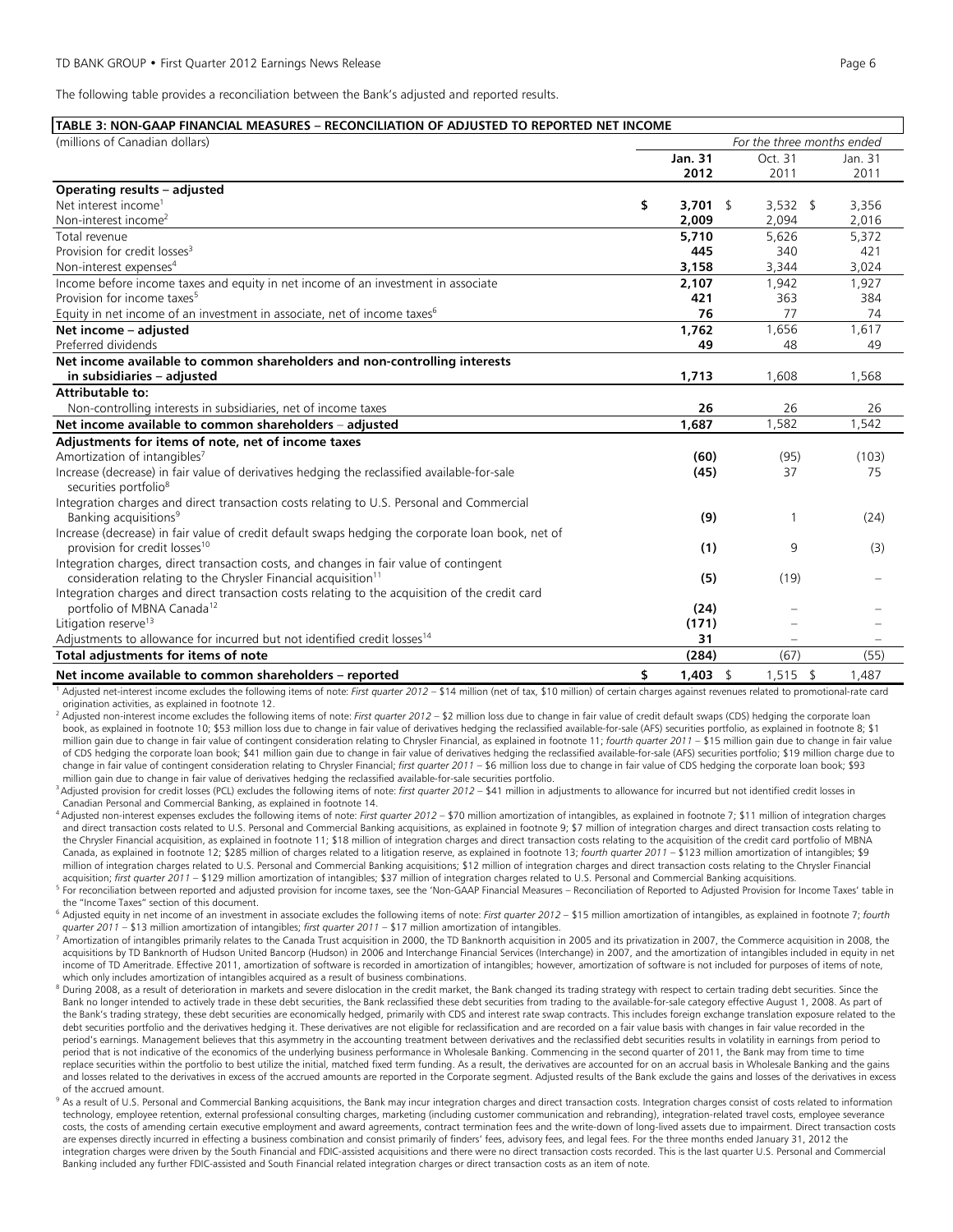#### TD BANK GROUP • First Quarter 2012 Earnings News Release Page 7

- <sup>10</sup> The Bank purchases CDS to hedge the credit risk in Wholesale Banking's corporate lending portfolio. These CDS do not qualify for hedge accounting treatment and are measured at fair value with changes in fair value recognized in current period's earnings. The related loans are accounted for at amortized cost. Management believes that this asymmetry in the accounting treatment between CDS and loans would result in periodic profit and loss volatility which is not indicative of the economics of the corporate loan portfolio or the underlying business performance in Wholesale Banking. As a result, the CDS are accounted for on an accrual basis in Wholesale Banking and the gains and losses on the CDS, in excess of the accrued cost, are reported in the Corporate segment. Adjusted earnings exclude the gains and losses on the CDS in excess of the accrued cost. When a credit event occurs in the corporate loan book that has an associated CDS hedge, the PCL related to the portion that was hedged via the CDS is netted against this item of note.
- <sup>11</sup> As a result of the Chrysler Financial acquisition in Canada and U.S., the Bank incurred integration charges and direct transaction costs. As well, the Bank experienced volatility in earnings as a result of changes in fair value of contingent consideration. Integration charges consist of costs related to information technology, employee retention, external professional consulting charges, marketing (including customer communication and rebranding), integration-related travel costs, employee severance costs, the cost of amending certain executive employment and award agreements, contract termination fees, and the write-down of long-lived assets due to impairment. Direct transaction costs are expenses directly incurred in effecting a business combination and consist primarily of finders' fees, advisory fees, and legal fees. Contingent consideration is defined as part of the purchase agreement, whereby the Bank is required to pay additional cash consideration in the event that amounts realized on certain assets exceed a pre-established threshold. Contingent consideration is recorded at fair value on the date of acquisition. Changes in fair value subsequent to acquisition are recorded in the Consolidated Statement of Income. Adjusted earnings exclude the gains and losses on contingent consideration in excess of the acquisition date fair value. While integration charges related to this acquisition were incurred for both Canada and the U.S., the majority of the charges relate to integration initiatives undertaken for U.S. Personal and Commercial Banking.
- <sup>12</sup>As a result of the acquisition of the credit card portfolio of MBNA Canada, as well as certain other assets and liabilities, the Bank incurred integration charges and direct transaction costs. Integration charges consist of costs related to information technology, employee retention, external professional consulting charges, marketing (including customer communication, rebranding and certain charges against revenues related to promotional-rate card origination activities), integration-related travel costs, employee severance costs, the cost of amending certain executive employment and award agreements, contract termination fees, and the write-down of long lived assets due to impairment. Direct transaction costs are expenses directly incurred in effecting the business combination and consist primarily of finders' fees, advisory fees and legal fees. Integration charges related to this acquisition were incurred by Canadian Personal and Commercial Banking.
- $^{13}$  As a result of certain adverse judgments in the U.S. during the first quarter of 2012, as well as a settlement reached following the quarter, the Bank took prudent steps to reassess its litigation reserve. Having considered these factors as well as other related or analogous litigation cases, the Bank determined in accordance with applicable accounting standards, this litigation provision of \$285 million (\$171 million after tax) was required.
- <sup>14</sup> Excluding the impact related to the MBNA credit card and other consumer loan portfolios (which is recorded to the Canadian Personal and Commercial Banking segment results), "Adjustments to allowance for incurred but not identified credit losses", formerly known as "General allowance increase (release) in Canadian Personal and Commercial Banking and Wholesale Banking" decreased by \$41 million (net of tax, \$31 million), all of which are attributable to the Wholesale Banking and non-MBNA related Canadian Personal and Commercial Banking loan portfolios.

#### **TABLE 4: RECONCILIATION OF REPORTED EARNINGS PER SHARE (EPS) TO ADJUSTED EPS1**

| (Canadian dollars)                                                                  | For the three months ended |                   |  |                 |                 |  |  |  |
|-------------------------------------------------------------------------------------|----------------------------|-------------------|--|-----------------|-----------------|--|--|--|
|                                                                                     |                            | Jan. 31<br>2012   |  | Oct. 31<br>2011 | Jan. 31<br>2011 |  |  |  |
| Basic earnings per share – reported                                                 |                            | 1.56              |  | 1.70            | 1.69            |  |  |  |
| Adjustments for items of note <sup>2</sup>                                          |                            | 0.31              |  | 0.07            | 0.06            |  |  |  |
| Basic earnings per share - adjusted                                                 |                            | 1.87              |  | 1.77            | 1.75            |  |  |  |
| Diluted earnings per share – reported<br>Adjustments for items of note <sup>2</sup> |                            | $1.55$ \$<br>0.31 |  | 1.68<br>0.07    | 1.67<br>0.06    |  |  |  |
| Diluted earnings per share - adjusted                                               |                            | 1.86              |  | 1.75            | 1.73            |  |  |  |

<sup>1</sup> EPS is computed by dividing net income available to common shareholders by the weighted-average number of shares outstanding during the period.<br><sup>2</sup> For explanation of items of note, see the "Non-GAAP Financial Measures

| TABLE 5: NON-GAAP FINANCIAL MEASURES – RECONCILIATION OF REPORTED TO ADJUSTED PROVISION FOR INCOME TAXES |                            |         |               |              |  |         |  |  |  |  |
|----------------------------------------------------------------------------------------------------------|----------------------------|---------|---------------|--------------|--|---------|--|--|--|--|
| (millions of Canadian dollars, except as noted)                                                          | For the three months ended |         |               |              |  |         |  |  |  |  |
|                                                                                                          |                            | Jan. 31 | Oct. 31       |              |  | Jan. 31 |  |  |  |  |
|                                                                                                          |                            | 2012    |               | 2011         |  | 2011    |  |  |  |  |
| Provision for income taxes - reported                                                                    |                            | 272     |               | 310          |  | 343     |  |  |  |  |
| Adjustments for items of note: Recovery of (provision for) income taxes <sup>1,2</sup>                   |                            |         |               |              |  |         |  |  |  |  |
| Amortization of intangibles                                                                              |                            | 25      |               | 41           |  | 43      |  |  |  |  |
| Fair value of derivatives hedging the reclassified available-for-sale securities portfolio               |                            | 8       |               | (4)          |  | (18)    |  |  |  |  |
| Integration charges and direct transaction costs relating to U.S. Personal                               |                            |         |               |              |  |         |  |  |  |  |
| and Commercial Banking acquisitions                                                                      |                            |         |               | 10           |  | 13      |  |  |  |  |
| Fair value of credit default swaps hedging the corporate loan book, net of provision for                 |                            |         |               |              |  |         |  |  |  |  |
| credit losses                                                                                            |                            |         |               | (6)          |  |         |  |  |  |  |
| Integration charges, direct transaction costs, and changes in fair value of contingent                   |                            |         |               |              |  |         |  |  |  |  |
| consideration relating to the Chrysler Financial acquisition                                             |                            |         |               | 12           |  |         |  |  |  |  |
| Integration charges and direct transaction costs relating to the acquisition of the                      |                            |         |               |              |  |         |  |  |  |  |
| credit card portfolio of MBNA Canada                                                                     |                            | 8       |               |              |  |         |  |  |  |  |
| Litigation reserve                                                                                       |                            | 114     |               |              |  |         |  |  |  |  |
| Adjustments to allowance for incurred but not identified credit losses                                   |                            | (10)    |               |              |  |         |  |  |  |  |
| Total adjustments for items of note                                                                      |                            | 149     |               | 53           |  | 41      |  |  |  |  |
| Provision for income taxes - adjusted                                                                    |                            | 421     |               | 363          |  | 384     |  |  |  |  |
| Effective income tax rate – adjusted <sup>3</sup>                                                        |                            | 20.0    | $\frac{6}{6}$ | 18.7<br>$\%$ |  | 19.9 %  |  |  |  |  |

<sup>1</sup> For explanations of items of note, see the "Non-GAAP Financial Measures – Reconciliation of Adjusted to Reported Net Income" table in the "How We Performed" section of this document.<br><sup>2</sup> The tax effect for each item of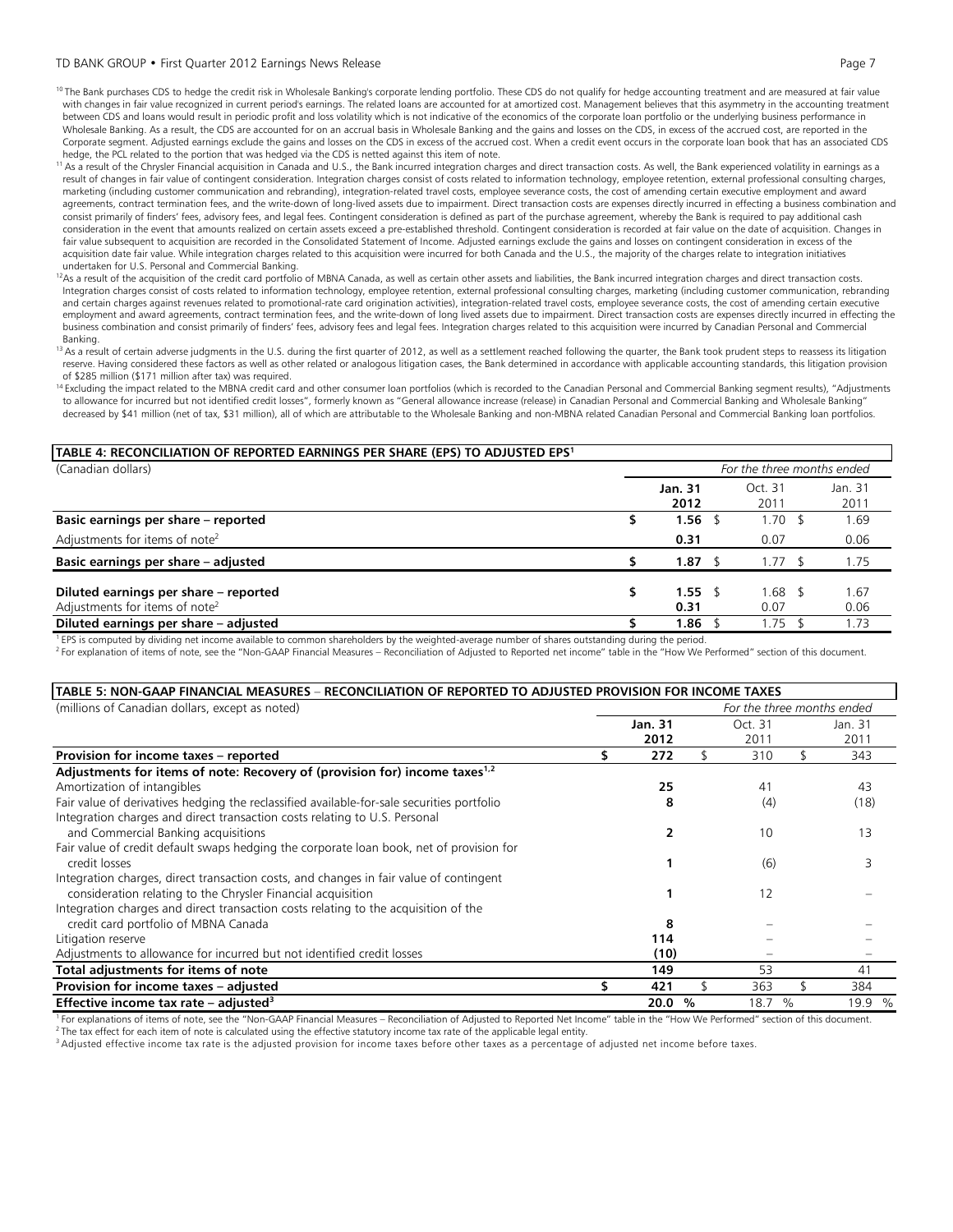#### **Economic Profit and Return on Common Equity**

Effective the first quarter of 2012, the Bank revised its methodology for allocating capital to its business segments to align with the future common equity capital requirements under Basel III at a 7% Common Equity Tier 1 ratio. The return measures for business segments now reflect a return on common equity methodology and not return on invested capital which was reported previously. These changes have been applied prospectively.

 The Bank utilizes economic profit as a tool to measure shareholder value creation. Economic profit is adjusted net income available to common shareholders less a charge for average common equity. The rate used in the charge for average common equity is the equity cost of capital calculated using the capital asset pricing model. The charge represents an assumed minimum return required by common shareholders on the Bank's common equity. The Bank's goal is to achieve positive and growing economic profit.

 Adjusted return on common equity (ROE) is adjusted net income available to common shareholders as a percentage of average common equity. ROE is another measure of the economic profit measure that is useful in comparison to the equity cost of capital. Both ROE and the equity cost of capital are percentage rates, while economic profit is a dollar measure. When ROE exceeds the equity cost of capital, economic profit is positive. The Bank's goal is to maximize economic profit by achieving ROE that exceeds the equity cost of capital.

 Economic profit and adjusted ROE are non-GAAP financial measures as these are not defined terms under IFRS. Readers are cautioned that earnings and other measures adjusted to a basis other than IFRS do not have standardized meanings under IFRS and, therefore, may not be comparable to similar terms used by other issuers.

## **TABLE 6: ECONOMIC PROFIT AND RETURN ON COMMON EQUITY**

| (millions of Canadian dollars)                                                   |               |      |                  |      | For the three months ended |  |
|----------------------------------------------------------------------------------|---------------|------|------------------|------|----------------------------|--|
|                                                                                  | Return on     |      | Return on        |      | Return on                  |  |
|                                                                                  | common equity |      | invested capital |      | invested capital           |  |
|                                                                                  | Jan. 31       |      | Oct. 31          |      | Jan. 31                    |  |
|                                                                                  | 2012          |      | 2011             |      | 2011                       |  |
| Average common equity                                                            | 39,999        |      | 38.131           |      | 34,542                     |  |
| Average cumulative goodwill and intangible assets amortized, net of income taxes | N/A           |      | 5,435            |      | 5,180                      |  |
| Average common equity/Average invested capital                                   | 39,999        |      | 43,566           |      | 39,722                     |  |
| Rate charged for average common equity/Average invested capital                  | 9.0           | $\%$ | 9.0              | $\%$ | 9.0%                       |  |
| Charge for average common equity/Average invested capital                        | 905           |      | 988              |      | 901                        |  |
| Net income available to common shareholders - reported                           | 1,403         |      | 1.515            |      | ,487                       |  |
| Items of note impacting income, net of income taxes <sup>1</sup>                 | 284           |      | 67               |      | 55                         |  |
| Net income available to common shareholders - adjusted                           | 1.687         |      | .582             |      | .542                       |  |
| Economic profit <sup>2</sup>                                                     | 782           |      | 594              |      | 641                        |  |
| Return on common equity – adjusted/Return on invested capital <sup>2</sup>       | 16.8%         |      | 14.4             | $\%$ | 15.4 %                     |  |

<sup>1</sup> For explanations of items of note, see the "Non-GAAP Financial Measures – Reconciliation of Adjusted to Reported net income" table in the "How We Performed" section of this document.<br><sup>2</sup> Economic profit is calculated b this change been done on a retroactive basis, economic profit for the Bank, calculated based on average common equity, would have been \$717 million for the fourth quarter of 2011, and \$758 million for the first quarter of 2011.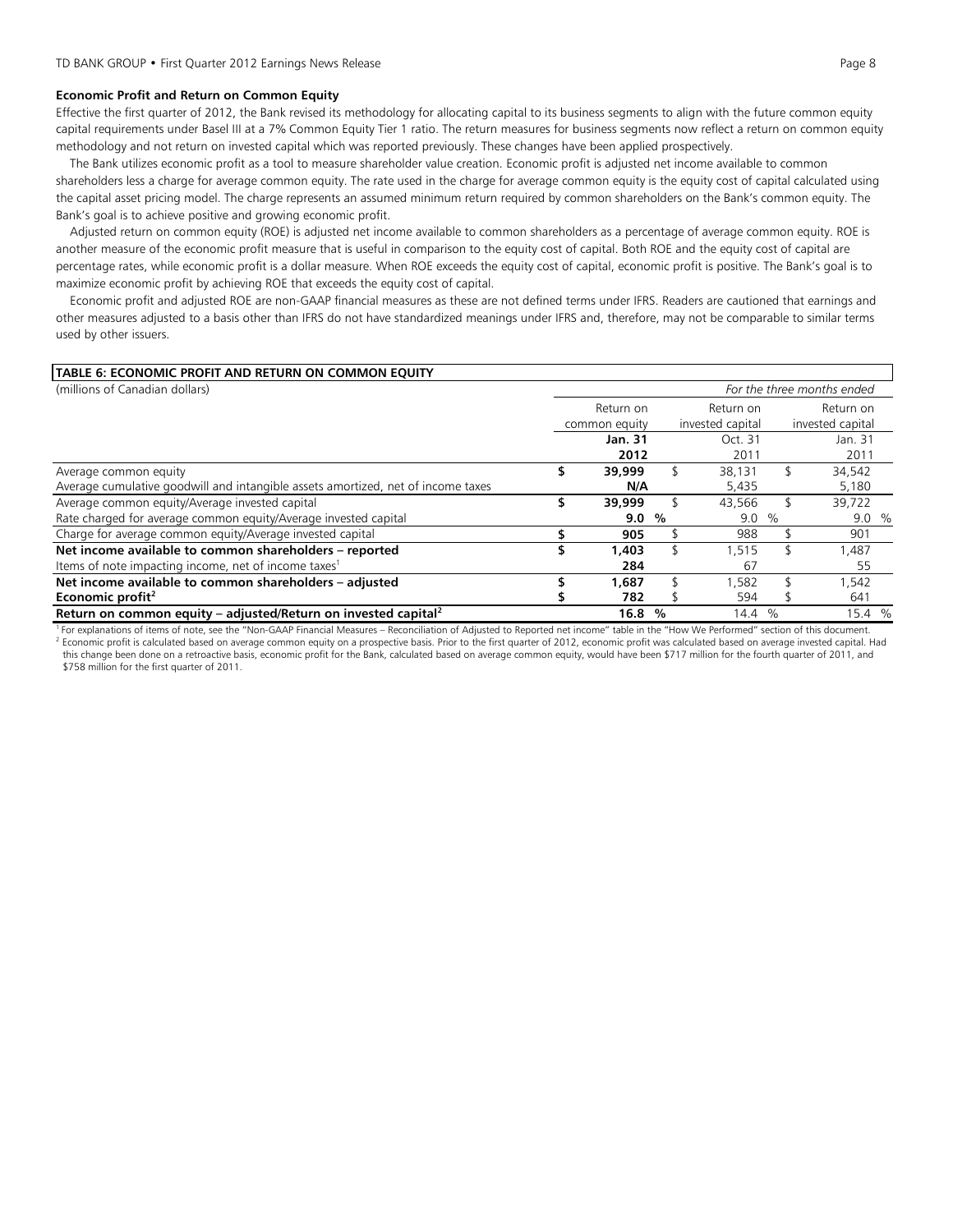#### **Significant Events in 2012**

#### *Acquisition of Credit Card Portfolio of MBNA Canada*

On December 1, 2011, the Bank acquired substantially all of the credit card portfolio of MBNA Canada, a wholly-owned subsidiary of Bank of America Corporation, as well as certain other assets and liabilities for cash consideration of \$6,839 million. The acquisition was accounted for by the purchase method. The results of the acquisition from the acquisition date to January 31, 2012 have been consolidated with the Bank's results and are reported primarily in the Canadian Personal and Commercial Banking and Wealth and Insurance segments. As at December 1, 2011, the acquisition contributed \$7,361 million of loans, \$272 million of other assets, and \$1,336 million of liabilities. The estimated fair value of loans reflects the expected credit losses at the acquisition date. The excess of consideration over the fair value of the acquired net assets of approximately \$542 million has been allocated to \$422 million of intangible assets and \$120 million of goodwill. The purchase price allocation is subject to refinement as the Bank completes the valuation of the assets acquired and liabilities assumed.

#### *U.S. Legislative Developments*

On July 21, 2010 the President of the United States signed into law the Dodd-Frank Wall Street Reform and Consumer Protection Act (the "Dodd-Frank Act" or "the Act") that provides for widespread changes to the U.S. financial industry. At over 2,300 pages in length, the Dodd-Frank Act will ultimately affect every financial institution operating in the United States, including the Bank, and, due to certain extraterritorial aspects of the Act, may impact the Bank's operations outside the United States, including in Canada. The Dodd-Frank Act makes significant changes in areas such as banking and bank supervision, the resolution of, and enhanced prudential standards applicable to, systemically important financial companies, proprietary trading and certain fund investments, consumer protection, securities, over-the-counter derivatives, and executive compensation, among others. The Dodd-Frank Act also calls for the issuance of over 240 regulatory rulemakings as well as numerous studies and on-going reports as part of its implementation. Accordingly, while the Act will have an effect on the business of the Bank, especially its business operations in the United States, the full impact on the Bank will not be known until such time as the implementing regulations are fully released and finalized.

On November 10, 2011, the Department of the Treasury, the Board of Governors of the Federal Reserve System, the Federal Deposit Insurance Corporation and the Securities and Exchange Commission jointly released a proposed rule implementing Section 619 of the Dodd-Frank Act (the "Volcker Rule"). The Commodity Futures Trading Commission issued a substantially similar proposal on January 13, 2012. The Bank is in the process of analyzing and planning for the implementation of the proposed Volcker Rule. The Volcker Rule broadly prohibits proprietary trading and places limitations on other permitted trading activities, limits investments in and the sponsorship of hedge and private equity funds and requires robust compliance and reporting regimes surrounding permitted activities. The Volcker Rule is also expected to have an effect on certain of the funds the Bank sponsors and advises in its asset management business as well as private equity investments it currently holds. Under the current proposal, the provisions of the Volcker Rule are applicable to banking entities, including non-U.S. banks such as the Bank which control insured depository institutions in the United States or are treated as bank holding companies by virtue of maintaining a branch or agency in the U.S. The proposed Volcker Rule applies to affiliates or subsidiaries of the Bank: the terms "affiliate" and "subsidiary" are defined by the rule to include those entities controlled by or under common control with the Bank. As currently proposed, the Volcker Rule requires the implementation of a comprehensive compliance program and monitoring of certain quantitative risk metrics as well as compliance monitoring and reporting programs in place by July 2012; and bank entities must conform existing activities by July 2014. While the Volcker Rule is expected to have an adverse effect on certain of the Bank's businesses, the extent of the impact will not be known until such time as the current proposal is finalized. At the current time, the impact is not expected to be material to the Bank.

The Durbin Amendment contained in the Dodd-Frank Act authorizes the Federal Reserve Board (FRB) to issue regulations that set interchange fees which are "reasonable and proportional" to the costs of processing such transactions. In June 2011, the FRB issued final rules limiting debit card interchange fees with a required implementation date of October 1, 2011 and capped the fee at 21 cents per transaction plus small amounts to cover fraud related expenses. The Durbin amendment is expected to impact gross revenue by approximately US\$50-60 million pre-tax per quarter.

For more detail on the impact of the Durbin Amendment, see the U.S. Personal and Commercial Banking segment disclosure in the "How Our Businesses Performed" section of this document. The Bank continues to monitor closely these and other legislative developments and will analyze the impact such regulatory and legislative changes may have on its businesses.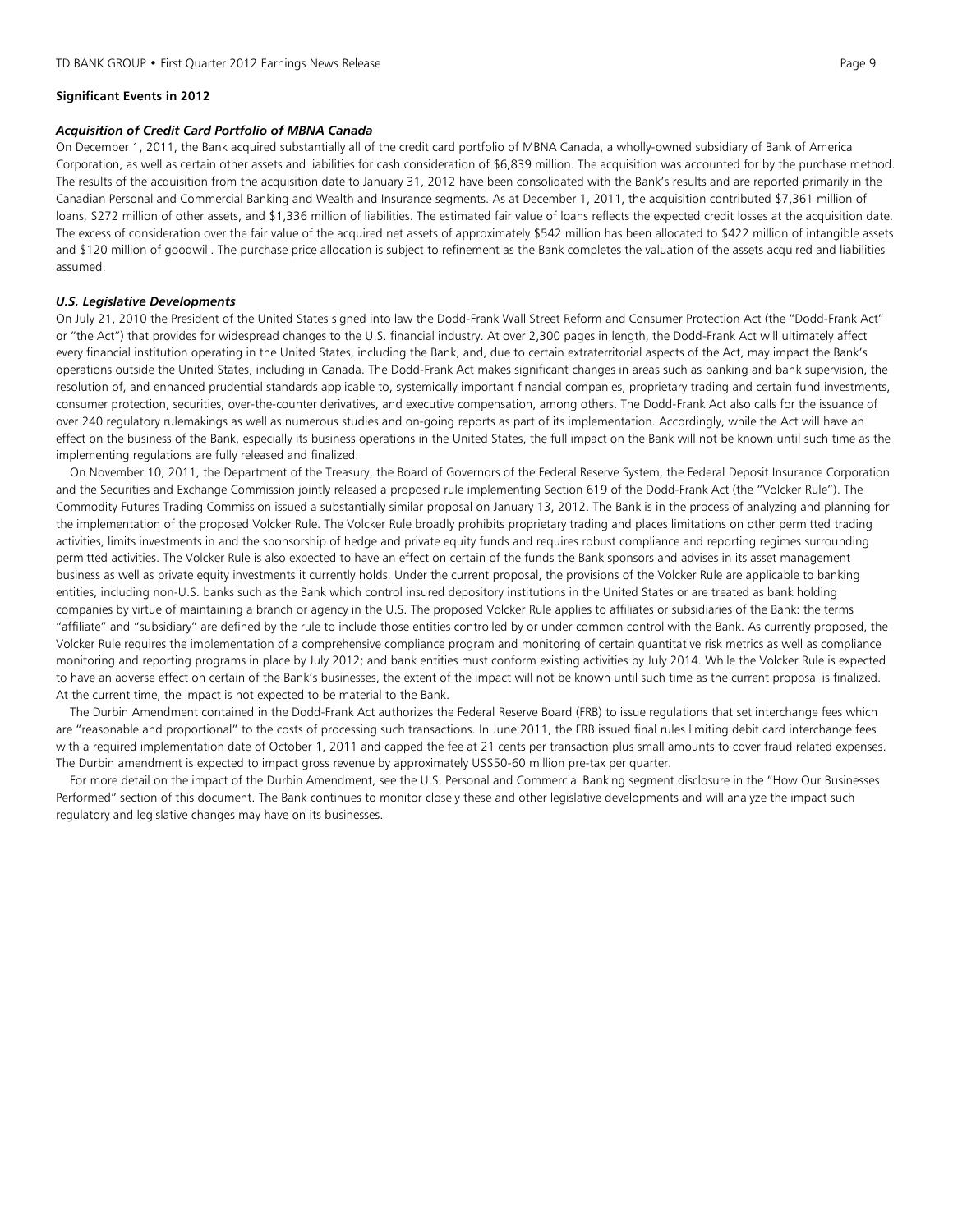## **HOW OUR BUSINESSES PERFORMED**

For management reporting purposes, the Bank's operations and activities are organized around four key business segments operating in a number of locations in key financial centres around the globe: Canadian Personal and Commercial Banking, Wealth and Insurance, U.S. Personal and Commercial Banking, and Wholesale Banking. The Bank's other activities are grouped into the Corporate segment. Effective December 1, 2011, results of the acquisition of the MBNA Canada credit card portfolio are reported in the Canadian Personal and Commercial Banking and Wealth and Insurance segments. The results of Chrysler Financial in Canada are reported in Canadian Personal and Commercial Banking. The results of Chrysler Financial in the U.S. are reported in U.S. Personal and Commercial Banking. Integration charges and direct transaction costs related to the acquisition of Chrysler Financial are reported in the Corporate segment.

 Executive responsibilities for the TD Insurance business were moved from Group Head, Canadian Banking, Auto Finance, and Credit Cards to the Group Head, Wealth and Insurance and Corporate Shared Services. In this document, the Bank has updated the corresponding segment reporting results retroactively for 2011.

 Effective November 1, 2011, the Bank revised its methodology for allocating capital to its business segments to align with the future common equity capital requirements under Basel III at a 7% Common Equity Tier 1 ratio. The return measures for business segments now reflect a return on common equity methodology and not return on invested capital which was reported previously. These changes have been applied prospectively.

 Results of each business segment reflect revenue, expenses, assets, and liabilities generated by the businesses in that segment. The Bank measures and evaluates the performance of each segment based on adjusted results where applicable, and for those segments the Bank notes that the measure is adjusted. Amortization of intangible expenses is included in the Corporate segment. Accordingly, net income for the operating business segments is presented before amortization of intangibles, as well as any other items of note not attributed to the operating segments. For further details, see the "How the Bank Reports" section, the "Business Focus" section in the 2011 MD&A, and Note 27 to the 2011 Consolidated Financial Statements. For information concerning the Bank's measures of economic profit and adjusted return on common equity, which are non-GAAP financial measures, see the "How We Performed" section of this document.

 Net interest income within Wholesale Banking is calculated on a taxable equivalent basis (TEB), which means that the value of non-taxable or tax-exempt income, including dividends, is adjusted to its equivalent before-tax value. Using TEB allows the Bank to measure income from all securities and loans consistently and makes for a more meaningful comparison of net interest income with similar institutions. The TEB increase to net interest income and provision for income taxes reflected in Wholesale Banking results is reversed in the Corporate segment. The TEB adjustment for the quarter was \$70 million, compared with \$87 million in the first quarter last year, and \$94 million in the prior quarter.

 The Bank continues to securitize retail loans and receivables, however under IFRS, these loans and receivables remain on-balance sheet and the related interest is recognized over the life of the loan.

| TABLE 7: CANADIAN PERSONAL AND COMMERCIAL BANKING                                                                                                                                                 |             |               |                            |      |             |  |
|---------------------------------------------------------------------------------------------------------------------------------------------------------------------------------------------------|-------------|---------------|----------------------------|------|-------------|--|
| (millions of Canadian dollars, except as noted)                                                                                                                                                   |             |               | For the three months ended |      |             |  |
|                                                                                                                                                                                                   | Jan. 31     |               | Oct. 31                    |      | Jan. 31     |  |
|                                                                                                                                                                                                   | 2012        |               | 2011                       |      | 2011        |  |
| Net interest income                                                                                                                                                                               | \$<br>1,930 | \$            | 1,840                      |      | \$<br>1,787 |  |
| Non-interest income                                                                                                                                                                               | 640         |               | 621                        |      | 566         |  |
| Total revenue - reported                                                                                                                                                                          | 2,570       |               | 2,461                      |      | 2,353       |  |
| Total revenue - adjusted                                                                                                                                                                          | 2,584       |               | 2,461                      |      | 2,353       |  |
| Provision for credit losses                                                                                                                                                                       | 283         |               | 212                        |      | 215         |  |
| Non-interest expenses - reported                                                                                                                                                                  | 1,160       |               | 1,193                      |      | 1,060       |  |
| Non-interest expenses - adjusted                                                                                                                                                                  | 1,142       |               | 1,193                      |      | 1,060       |  |
| Net income - reported                                                                                                                                                                             | 826         |               | 754                        |      | 769         |  |
| Adjustments for items of note, net of income taxes <sup>1</sup>                                                                                                                                   |             |               |                            |      |             |  |
| Integration charges and direct transaction costs relating to the acquisition of the credit                                                                                                        |             |               |                            |      |             |  |
| card portfolio of MBNA Canada                                                                                                                                                                     | 24          |               |                            |      |             |  |
| Net income - adjusted                                                                                                                                                                             | \$<br>850   | \$            | 754                        |      | 769         |  |
| Selected volumes and ratios                                                                                                                                                                       |             |               |                            |      |             |  |
| Return on common equity – reported <sup>2</sup>                                                                                                                                                   | 43.7        | $\frac{0}{0}$ | 36.0 %                     |      | 37.2 %      |  |
| Return on common equity - adjusted                                                                                                                                                                | 44.9        | $\frac{1}{2}$ | 36.0                       | $\%$ | 37.2 %      |  |
| Margin on average earning assets (including securitized assets) – reported                                                                                                                        | 2.77        | $\frac{1}{2}$ | 2.71                       | $\%$ | 2.81 %      |  |
| Margin on average earning assets (including securitized assets) – adjusted                                                                                                                        | 2.79        | $\frac{1}{2}$ | 2.71                       | $\%$ | 2.81 %      |  |
| Efficiency ratio - reported                                                                                                                                                                       | 45.1        | %             | 48.4                       | $\%$ | 45.0 %      |  |
| Efficiency ratio - adjusted                                                                                                                                                                       | 44.2        | $\%$          | 48.4                       | $\%$ | 45.0 %      |  |
| Number of Canadian retail stores                                                                                                                                                                  | 1,150       |               | 1,150                      |      | 1,129       |  |
| Average number of full-time equivalent staff                                                                                                                                                      | 30,696      |               | 30,065                     |      | 29,540      |  |
| <sup>1</sup> Ear ovplanations of itams of note sea the "Non CAAD Einarcial Monsums = Peconsiliation of Adjusted to Penerted Net Inserna" table in the "How We Performed" section of this desument |             |               |                            |      |             |  |

<sup>2</sup> Effective the first quarter of 2012, the Bank revised its methodology for allocating capital to its business segments to align with the future common equity capital requirements under Basel III at a 7% Common Equity Tier 1 ratio. The return measures for business segments will now be return on common equity rather than return on invested capital. These changes have been applied prospectively. Return on invested capital, which was used as the return measure in prior periods, has not been restated to return on common equity.

Quarterly comparison – Q1 2012 vs. Q1 2011

Canadian Personal and Commercial Banking reported net income for the quarter was \$826 million, an increase of \$57 million, or 7%, compared with the first quarter last year. Adjusted net income was a record \$850 million, an increase of \$81 million, or 11%, compared with the first quarter last year. The reported annualized return on common equity for the quarter was 43.7%, while the adjusted annualized return on common equity was 44.9%. The difference between reported and adjusted results for Canadian Personal and Commercial Banking is due to integration charges and direct transaction costs related to the acquisition of the MBNA Canada credit card portfolio.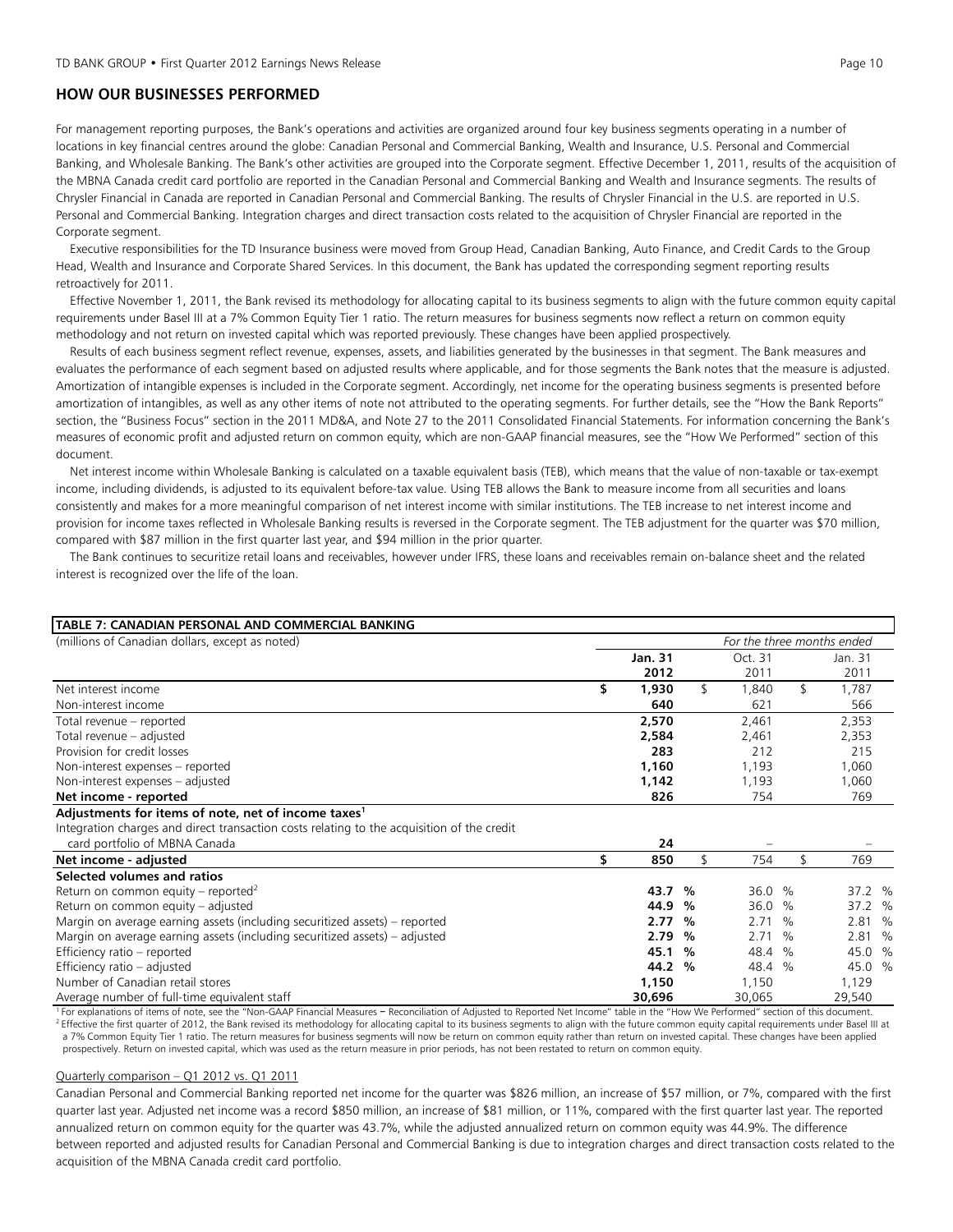#### TD BANK GROUP • First Quarter 2012 Earnings News Release Page 11

 Canadian Personal and Commercial Banking revenue is derived from personal banking, auto lending, credit cards, and business banking. Reported revenue for the quarter was \$2,570 million, an increase of \$217 million, or 9%, while adjusted revenue was a record \$2,584 million, an increase of \$231 million, or 10%, compared with the first quarter last year. MBNA contributed 5% to both reported and adjusted revenue. Net interest income growth was driven by the inclusion of MBNA, and strong volume growth, partially offset by a decline in margin on average earning assets. The business generated good, but slower, personal lending volume growth, and strong business lending volume growth. Compared with the first quarter last year, average real estate secured lending volume increased \$13.9 billion, or 7%. Auto lending average volume increased \$2.1 billion, or 19%. All other personal lending average volumes, excluding MBNA, were relatively flat. Business loans and acceptances average volume increased \$4.6 billion, or 14%. Average personal deposit volume increased \$5.3 billion, or 4%, while average business deposit volume increased \$7.3 billion, or 12%. Excluding the impact of MBNA, margin on average earning assets decreased 14 bps to 2.67%. The decrease was primarily due to the impact of a low interest rate environment, portfolio mix, and competitive pricing pressure. Non-interest income increased 13%, driven by higher transaction volumes, repricing, and MBNA.

 PCL for the quarter was \$283 million, an increase of \$68 million, or 32%, compared with the first quarter last year, due entirely to MBNA. Personal banking PCL was \$262 million, or \$189 million excluding MBNA, a decrease of \$18 million, or 9%, due to better credit performance and enhanced collection strategies. Business banking PCL was \$21 million, an increase of \$13 million, primarily due to net provisions in the current quarter compared with net recoveries in the same quarter last year. Credit quality remained steady as annualized PCL as a percentage of credit volume was 0.39%, or 0.30% excluding MBNA, a decrease of 3 bps, compared with the first quarter last year. Net impaired loans were \$950 million, an increase of \$54 million, or 6%, over the first quarter last year. Net impaired loans as a percentage of total loans were 0.33%, compared with 0.35% as at January 31, 2011.

 Reported non-interest expenses for the quarter were \$1,160 million, an increase of \$100 million, or 9%, compared with the first quarter last year. Adjusted non-interest expenses for the quarter were \$1,142 million, an increase of \$82 million, or 8%, compared with the first quarter last year. Excluding MBNA, expenses increased \$32 million, or 3%, compared with the first quarter last year. The increase was driven by higher employee related costs, and continued investment in business initiatives.

 The average full-time equivalent (FTE) staffing levels increased by 1,156 or 4%, compared with the first quarter last year, primarily due to MBNA and Chrysler Financial. The reported efficiency ratio for the quarter was 45.1%, while the adjusted efficiency ratio was a record 44.2%, compared with 45.0% in the first quarter last year.

#### Quarterly comparison – Q1 2012 vs. Q4 2011

Canadian Personal and Commercial Banking reported net income for the quarter increased \$72 million, or 10%, compared with the prior quarter. Adjusted net income for the quarter increased \$96 million, or 13%, compared with the prior quarter.

 Reported revenue for the quarter increased \$109 million, or 4%, while adjusted revenue increased \$123 million, or 5%, compared with the prior quarter due to MBNA. Solid volume growth across most products was offset by a lower margin on average earning assets. Excluding the impact of MBNA, margin on average earning assets decreased 4 bps to 2.67%, primarily due to lower deposit margins, and portfolio mix. Compared with the prior quarter, average real estate secured lending volume increased \$2.7 billion. All other personal lending average volumes, excluding MBNA, were relatively flat. Business loans and acceptances average volume increased \$1.2 billion, or 3%. Average personal deposit volume increased \$4.0 billion, or 3%, while average business deposit volume increased \$2.4 billion, or 4%.

 PCL for the quarter increased \$71 million, or 33% due to the MBNA acquisition. Credit quality remains steady as personal banking PCL, excluding MBNA, decreased \$7 million, or 4%. Including MBNA, personal banking PCL increased \$66 million, or 34%, while business banking PCL increased \$5 million, or 31%. Net impaired loans increased \$58 million, or 7%, compared with the prior quarter. Net impaired loans as a percentage of total loans were 0.33%, compared with 0.32% as at October 31, 2011.

 Reported non-interest expenses for the quarter decreased \$33 million, or 3%, while adjusted non-interest expenses decreased \$51 million, or 4%, compared with the prior quarter. Excluding MBNA, expenses decreased \$101 million, or 8%, compared with the prior quarter. The decrease was primarily due to the timing of business investment, marketing initiatives, and employee related costs in the prior quarter.

 Average FTE staffing levels increased 631 largely due to MBNA. The reported efficiency ratio for the current quarter improved to 45.1%, while the adjusted efficiency ratio was 44.2%, compared with 48.4% in the prior quarter.

#### Business Outlook

Our leadership position in branch hours, strong market position across all products, and consistent investments in the business will continue to be a competitive advantage. However, we expect the operating environment to remain challenging with continued modest declines in margins and slowing personal loan growth, partially offset by good deposit growth. We forecast credit losses to remain relatively steady. We will continue to manage expenses prudently and expect to generate positive adjusted operating leverage for the year.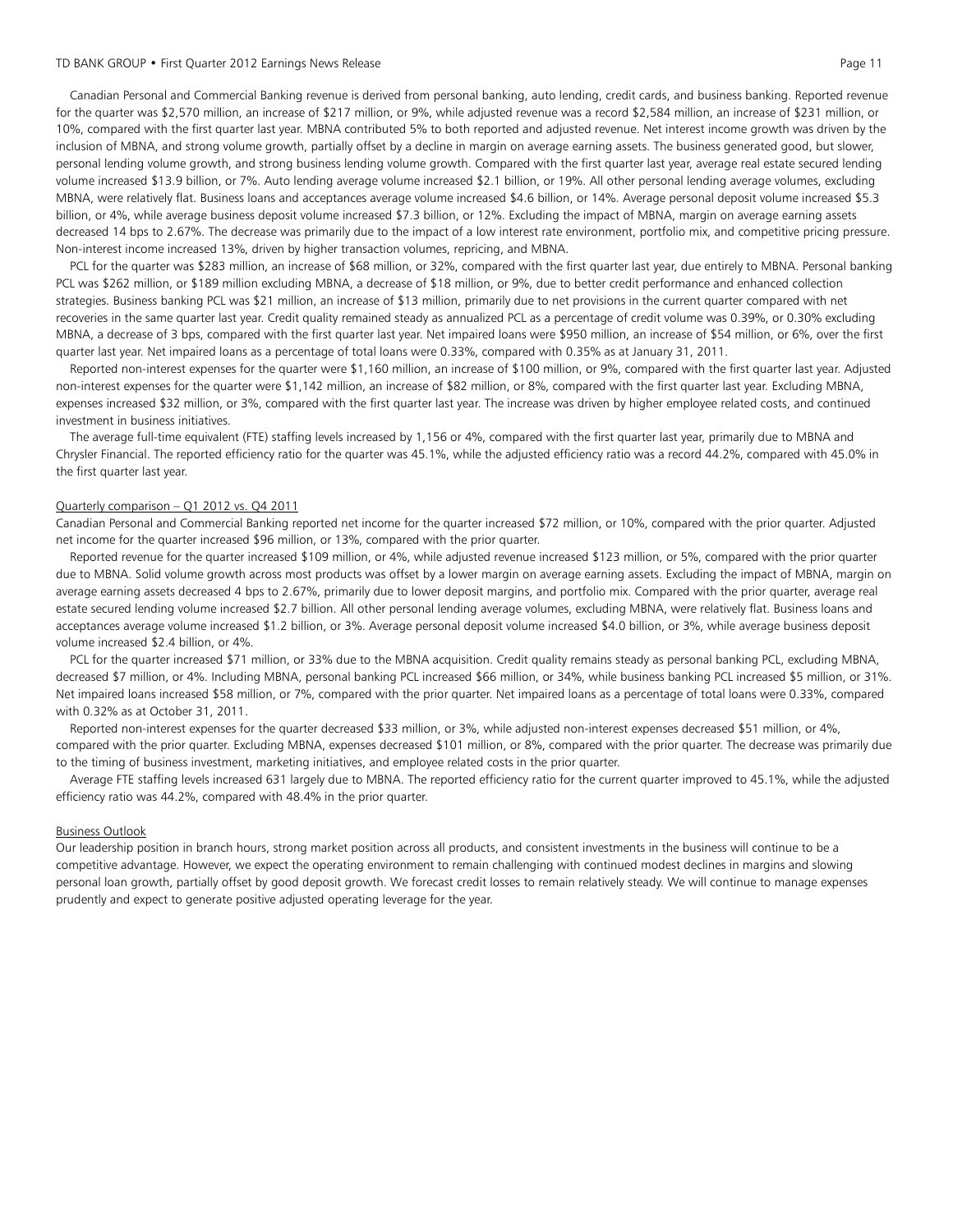## **TABLE 8: WEALTH AND INSURANCE1**

| (millions of Canadian dollars, except as noted)                                                                                                                                            | For the three months ended |         |               |         |      |    |         |  |
|--------------------------------------------------------------------------------------------------------------------------------------------------------------------------------------------|----------------------------|---------|---------------|---------|------|----|---------|--|
|                                                                                                                                                                                            |                            | Jan. 31 |               | Oct. 31 |      |    | Jan. 31 |  |
|                                                                                                                                                                                            |                            | 2012    |               | 2011    |      |    | 2011    |  |
| Net interest income                                                                                                                                                                        | \$                         | 144     | \$            | 136     |      | \$ | 133     |  |
| Insurance revenue, net of claims and related expenses $2$                                                                                                                                  |                            | 281     |               | 308     |      |    | 309     |  |
| Income from financial instruments designated at fair value through profit or loss                                                                                                          |                            | 10      |               |         |      |    | (27)    |  |
| Non-interest income – other                                                                                                                                                                |                            | 564     |               | 586     |      |    | 577     |  |
| Total revenue                                                                                                                                                                              |                            | 999     |               | 1,039   |      |    | 992     |  |
| Non-interest expenses                                                                                                                                                                      |                            | 639     |               | 669     |      |    | 659     |  |
| Net income                                                                                                                                                                                 |                            | 294     |               | 289     |      |    | 258     |  |
| Wealth                                                                                                                                                                                     |                            | 144     |               | 139     |      |    | 130     |  |
| Insurance                                                                                                                                                                                  |                            | 150     |               | 150     |      |    | 128     |  |
| TD Ameritrade                                                                                                                                                                              |                            | 55      |               | 54      |      |    | 48      |  |
| <b>Total Wealth and Insurance</b>                                                                                                                                                          |                            | 349     |               | 343     |      |    | 306     |  |
| Selected volumes and ratios                                                                                                                                                                |                            |         |               |         |      |    |         |  |
| Assets under administration – Wealth (billions of Canadian dollars)                                                                                                                        | \$                         | 250     | \$            | 241     |      | \$ | 242     |  |
| Assets under management – Wealth (billions of Canadian dollars)                                                                                                                            |                            | 196     |               | 189     |      |    | 186     |  |
| Gross originated insurance premiums                                                                                                                                                        |                            | 763     |               | 873     |      |    | 713     |  |
| Return on common equity <sup>3</sup>                                                                                                                                                       |                            | 21.4    | $\frac{1}{2}$ | 25.9    | $\%$ |    | 22.8 %  |  |
| Efficiency ratio                                                                                                                                                                           |                            | 64.0    | %             | 64.4    | $\%$ |    | 66.4 %  |  |
| Average number of full-time equivalent staff                                                                                                                                               |                            | 11,898  |               | 11,831  |      |    | 12,009  |  |
| Effective the first quarter of 2012, the Insurance business was transferred from Canadian Personal and Commercial Banking to Wealth and Insurance (formerly called Wealth Management). The |                            |         |               |         |      |    |         |  |

prior period results have been restated accordingly.

<sup>2</sup> Insurance revenue, net of claims and related expenses is included in the non-interest income line on the Bank's Consolidated Income Statement. For the three months ended January 31, 2012,<br>the claims and related expense

<sup>3</sup> Effective the first quarter of 2012, the Bank revised its methodology for allocating capital to its business segments to align with the future common equity capital requirements under Basel III at a 7% Common Equity Tier 1 ratio. The return measures for business segments will now be return on common equity rather than return on invested capital. These changes have been applied prospectively. Return on invested capital, which was used as the return measure in prior periods, has not been restated to return on common equity.

#### Quarterly comparison – Q1 2012 vs. Q1 2011

Wealth and Insurance net income for the quarter was \$349 million, an increase of \$43 million, or 14%, compared with the first quarter last year. Wealth and Insurance net income excluding TD Ameritrade, was \$294 million, an increase of \$36 million, or 14%. The Bank's reported investment in TD Ameritrade generated net income for the quarter of \$55 million, an increase of \$7 million, or 15%, compared with the first quarter last year, mainly due to higher TD Ameritrade earnings and a weaker Canadian dollar in the current quarter, partially offset by lower economic ownership resulting from share sales in the prior year. For its first quarter ended December 31, 2011, TD Ameritrade reported net income of US\$152 million, an increase of US\$7 million, or 5%, compared with the first quarter last year. Wealth and Insurance's annualized return on common equity for the quarter was 21.4%.

 Wealth and Insurance revenue is derived from direct investing, advice-based businesses, asset management services, life & health insurance, and general insurance. Wealth and Insurance revenue for the quarter was \$999 million, an increase of \$7 million, or 1%, compared to the first quarter last year. The increase was primarily due to higher fee-based revenue growth driven by increased assets under administration and assets under management in the Wealth business and good premium growth, better claims management, and MBNA revenues in the Insurance business. The increases were partially offset by lower trading volumes in the Wealth direct investing businesses and the impact of a severe weather-related event.

 Non-interest expenses for the quarter were \$639 million, a decrease of \$20 million, or 3%, compared with the first quarter last year. This was due to nonrecurring project expenses experienced in the first quarter of 2011 in the Wealth business and proactive expense management.

 Assets under administration of \$250 billion as at January 31, 2012, increased by \$8 billion, or 3%, from January 31, 2011. Assets under management of \$196 billion as at January 31, 2012 increased by \$10 billion, or 5%, from January 31, 2011. These increases were primarily driven by net new client assets. Gross originated insurance premiums of \$763 million, increased \$50 million, or 7%, compared with the first quarter last year.

The efficiency ratio for the current quarter improved to 64.0%, compared with 66.4% in the first quarter last year.

 The average FTE staffing levels decreased by 111, compared with the first quarter last year primarily due to decline in the direct investing business mainly from lower trading volumes.

## Quarterly comparison – Q1 2012 vs. Q4 2011

Wealth and Insurance net income for the quarter increased by \$6 million, or 2%, compared with the prior quarter. The Bank's reported investment in TD Ameritrade reflected an increase in net income of \$1 million, or 2%, compared with the prior quarter. Lower earnings at TD Ameritrade were more than offset by higher economic ownership and a weaker Canadian dollar. For its first quarter ended December 31, 2011, TD Ameritrade reported net income decreased US\$12 million, or 7%, compared with the prior quarter driven by lower trading revenues.

 Revenue for the quarter decreased \$40 million, or 4% compared with the prior quarter, primarily due to higher insurance claims costs associated with the winter season, the net cost of a severe weather related event and lower trading volumes in the Wealth direct investing businesses.

 Non-interest expenses decreased \$30 million or 4% compared to the prior quarter, primarily due to lower project-related expenses and lower employee related costs in the Wealth business.

 Assets under administration of \$250 billion as at January 31, 2012 increased \$9 billion, or 4%, from October 31, 2011. Assets under management of \$196 billion as at January 31, 2012 increased \$7 billion, or 4%, from October 31, 2011. These increases were driven by net new client assets and market appreciation.

 Gross originated insurance premiums decreased \$110 million, or 13%, compared with the prior quarter. The decrease is due to seasonality of policy renewals.

The efficiency ratio for the current quarter improved to 64.0%, compared with 64.4% in the prior quarter.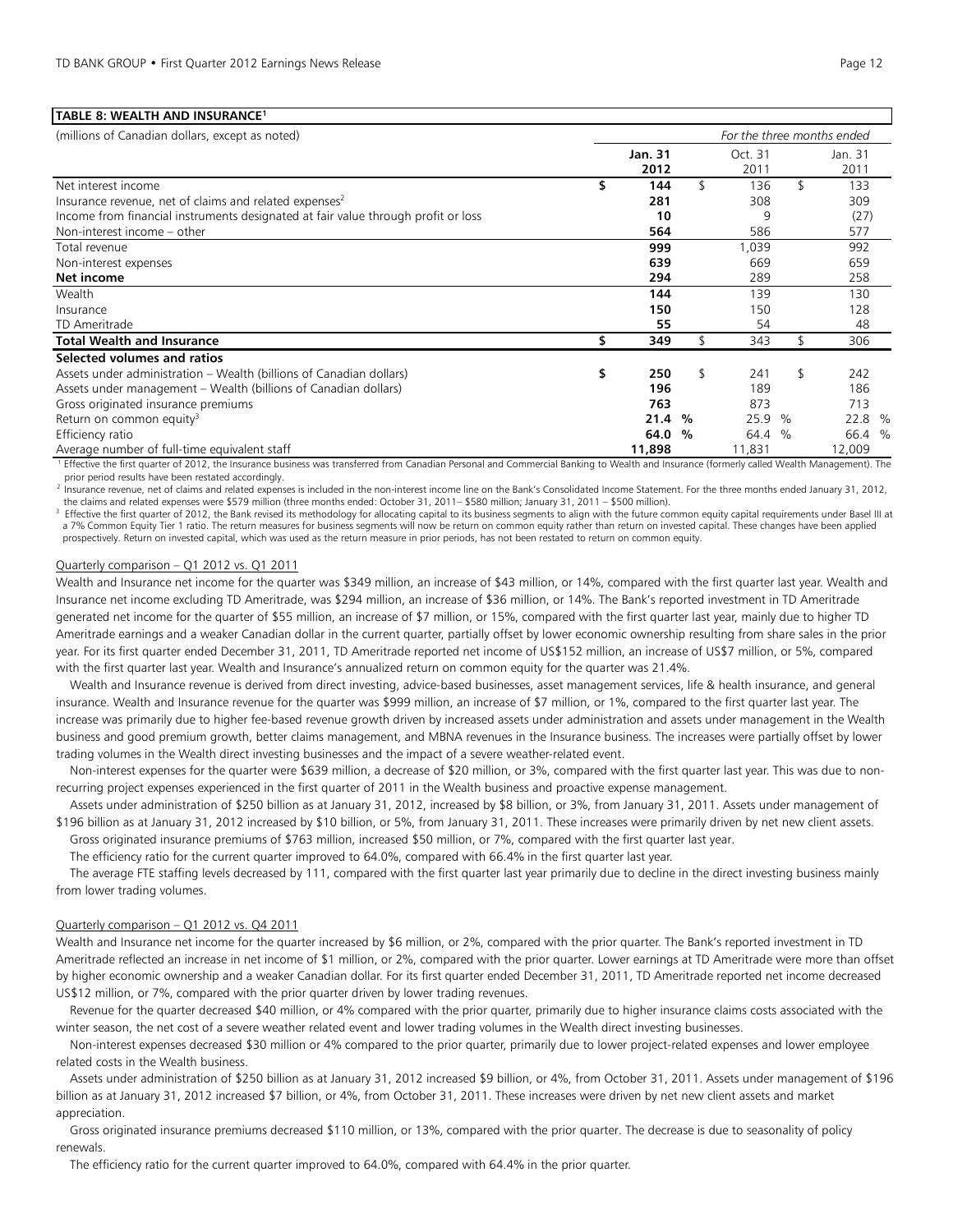The average FTE staffing levels increased by 67, compared with the prior quarter, primarily resulting from business growth in the Wealth businesses.

#### Business Outlook

The economic uncertainty experienced in the latter part of 2011 and into the first quarter of 2012 has put pressure on trading volumes in Wealth. With strong business fundamentals coupled with our proactive cost management focus, we expect good growth in Wealth and Insurance this year.

| TABLE 9: U.S. PERSONAL AND COMMERCIAL BANKING       |    |                |               |         |      |                   |      |         |               |         |               |                            |       |
|-----------------------------------------------------|----|----------------|---------------|---------|------|-------------------|------|---------|---------------|---------|---------------|----------------------------|-------|
| (millions of dollars, except as noted)              |    |                |               |         |      |                   |      |         |               |         |               | For the three months ended |       |
|                                                     |    |                |               |         |      | Canadian dollars  |      |         |               |         |               | U.S. dollars               |       |
|                                                     |    | <b>Jan. 31</b> |               | Oct. 31 |      | Jan. 31           |      | Jan. 31 |               | Oct. 31 |               | Jan. 31                    |       |
|                                                     |    | 2012           |               | 2011    |      | 2011              |      | 2012    |               | 2011    |               | 2011                       |       |
| Net interest income                                 | \$ | 1,157          | \$            | 1,124   | \$   | 1,102             | \$   | 1,134   | \$            | 1,123   | \$            | 1,098                      |       |
| Non-interest income                                 |    | 338            |               | 339     |      | 300               |      | 331     |               | 335     |               | 300                        |       |
| Total revenue                                       |    | 1,495          |               | 1,463   |      | 1,402             |      | 1,465   |               | 1,458   |               | 1,398                      |       |
| Provision for credit losses - loans                 |    | 113            |               | 143     |      | 141               |      | 111     |               | 143     |               | 141                        |       |
| Provision for credit losses - debt securities       |    |                |               |         |      |                   |      |         |               |         |               |                            |       |
| classified as loans                                 |    | 3              |               | 3       |      | 66                |      | 3       |               | 3       |               | 66                         |       |
| Provision for credit losses - acquired              |    |                |               |         |      |                   |      |         |               |         |               |                            |       |
| credit-impaired loans <sup>1</sup>                  |    | 42             |               | (16)    |      | $\qquad \qquad -$ |      | 41      |               | (16)    |               | $\qquad \qquad -$          |       |
| Provision for credit losses - total                 |    | 158            |               | 130     |      | 207               |      | 155     |               | 130     |               | 207                        |       |
| Non-interest expenses - reported                    |    | 1,185          |               | 980     |      | 843               |      | 1,166   |               | 978     |               | 839                        |       |
| Non-interest expenses - adjusted                    |    | 889            |               | 970     |      | 806               |      | 870     |               | 968     |               | 802                        |       |
| Net income - reported                               |    | 172            |               | 295     |      | 302               |      | 165     |               | 292     |               | 301                        |       |
| Adjustments for items of note <sup>2</sup>          |    |                |               |         |      |                   |      |         |               |         |               |                            |       |
| Integration charges and direct transaction          |    |                |               |         |      |                   |      |         |               |         |               |                            |       |
| costs relating to U.S. Personal                     |    |                |               |         |      |                   |      |         |               |         |               |                            |       |
| and Commercial Banking acquisitions                 |    | 9              |               | (1)     |      | 24                |      | 9       |               | (1)     |               | 24                         |       |
| Litigation reserve                                  |    | 171            |               |         |      | $\equiv$          |      | 171     |               |         |               |                            |       |
| Net income - adjusted                               | \$ | 352            | \$            | 294     | \$   | 326               | \$   | 345     | \$            | 291     | \$            | 325                        |       |
| Selected volumes and ratios                         |    |                |               |         |      |                   |      |         |               |         |               |                            |       |
| Return on common equity – reported <sup>3</sup>     |    | 3.9            | $\%$          | 7.2     | $\%$ | 7.2               | $\%$ | 3.9     | $\frac{0}{0}$ | 7.2     | $\%$          |                            | 7.2%  |
| Return on common equity – adjusted <sup>3</sup>     |    | 7.9            | $\%$          | 7.2     | $\%$ | 7.8               | $\%$ | 7.9     | $\%$          | 7.2     | $\%$          |                            | 7.8 % |
| Margin on average earning assets (TEB) <sup>4</sup> |    | 3.61           | $\frac{0}{0}$ | 3.60    | $\%$ | 3.85              | $\%$ | 3.61    | $\%$          | 3.60    | $\%$          | 3.85 %                     |       |
| Efficiency ratio - reported                         |    | 79.3           | $\%$          | 67.0    | $\%$ | 60.1              | $\%$ | 79.3    | $\frac{0}{0}$ | 67.0    | $\%$          | 60.1 %                     |       |
| Efficiency ratio - adjusted                         |    | 59.5           | $\%$          | 66.3    | $\%$ | 57.5              | $\%$ | 59.5    | $\frac{0}{0}$ | 66.3    | $\frac{1}{2}$ | 57.5 %                     |       |
| Number of U.S. retail stores                        |    | 1,284          |               | 1,281   |      | 1,280             |      | 1,284   |               | 1,281   |               | 1,280                      |       |
| Average number of full-time equivalent staff        |    | 25,092         |               | 25,387  |      | 22,882            |      | 25,092  |               | 25,387  |               | 22,882                     |       |

<sup>1</sup> Includes all FDIC covered loans and other acquired credit-impaired loans.

<sup>2</sup> For explanations of items of note, see the "Non-GAAP Financial Measures – Reconciliation of Adjusted to Reported Net Income" table in the "How We Performed" section of this document.<br><sup>3</sup> Effective the first quarter of a 7% Common Fquity Tier 1 ratio. The return measures for business segments will now be return on common equity rather than return on invested capital. These changes have been applied

prospectively. Return on invested capital, which was used as the return measure in prior periods, has not been restated to return on common equity.<br>4 Average deposits and margin on average earning assets exclude the impact

Quarterly comparison – Q1 2012 vs. Q1 2011

U.S. Personal and Commercial Banking net income, in Canadian dollar terms, for the quarter was \$172 million on a reported basis, a decrease of \$130 million, or 43%, and \$352 million on an adjusted basis, an increase of \$26 million, or 8%, compared with the first quarter last year. In U.S. dollar terms, net income for the quarter was US\$165 million on a reported basis, a decrease of US\$136 million, or 45%, and US\$345 million on an adjusted basis, an increase of US\$20 million, or 6%, compared with the first quarter last year. The increase was primarily due to strong organic volume growth, offset partially by the impact of the Durbin Amendment. A litigation reserve of \$285 million (\$171 million after tax) was included in the items of note for this quarter. The annualized reported return on common equity for the quarter was 3.9%. The annualized adjusted return on common equity for the quarter was 7.9%.

 In U.S. dollar terms, revenue for the quarter was US\$1,465 million, an increase of US\$67 million, or 5%, compared with the first quarter last year. The increase was primarily due to strong loan and deposit growth and the Chrysler Financial acquisition, partially offset by the implementation of the Durbin Amendment. Excluding the Chrysler Financial acquisition, average loans increased by 9%. Average deposits, excluding TD Ameritrade and Government deposits, increased by 9%. Margin on average earning assets decreased by 24 bps to 3.61%, compared with the first quarter last year, primarily due to an update to the timing of cash flows on certain debt securities classified as loans in the first quarter last year.

 Total PCL for the quarter was US\$155 million, a decrease of US\$52 million, or 25%. The credit quality of the loan portfolio continues to stabilize. While the performance of acquired credit-impaired loans (which includes the loans from the South Financial and the FDIC-assisted acquisitions as well as acquired credit-impaired loans from Chrysler Financial) remained in line with our expectations, PCL on these loans increased by US\$41 million for the quarter. PCL on loans excluding acquired credit-impaired loans and debt securities classified as loans decreased by US\$30 million, due primarily to improved stability in the portfolio. Annualized PCL for loans excluding debt securities classified as loans as a percentage of credit volume was 0.75%, a decrease of 9 bps, compared with the first quarter last year. Net impaired loans, excluding acquired credit-impaired loans and debt securities classified as loans, were US\$1,149 million, an increase of US\$8 million, compared with the first quarter last year. Net impaired loans, excluding acquired credit-impaired loans and debt securities classified as loans, as a percentage of total loans were 1.5%, compared with 1.7% as at January 31, 2011. Net impaired debt securities classified as loans were US\$1,387 million as at January 31, 2012, a decrease of US\$179 million compared to January 31, 2011.

 Reported non-interest expenses for the quarter were US\$1,166 million, an increase of US\$327 million, or 39%, compared with the first quarter last year due primarily to the litigation reserve taken in the current quarter. On an adjusted basis, non-interest expenses were US\$870 million, an increase of US\$68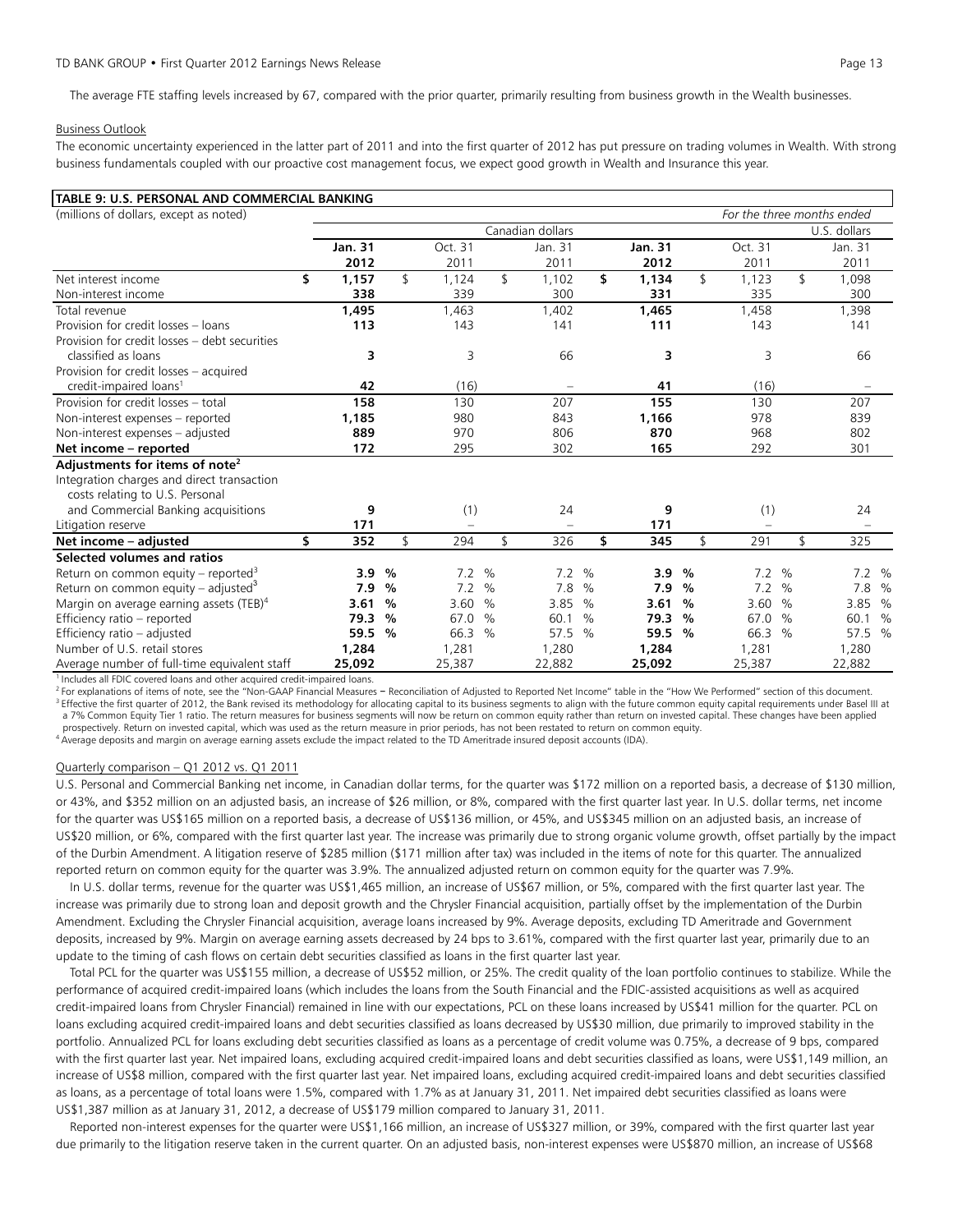million, or 8%, compared with the first quarter last year primarily due to the Chrysler Financial acquisition and investments in the core franchise including new store expenses.

 The average FTE staffing levels increased by 2,210, or 10%, compared with the first quarter last year. This increase resulted from the Chrysler Financial acquisition, higher levels of retail and commercial lenders, and 30 new store openings since the first quarter last year. The reported efficiency ratio for the quarter was 79.3%, compared with 60.1% in the first quarter last year, primarily due to the litigation reserve taken in the current quarter. The adjusted efficiency ratio for the quarter was 59.5%, compared with 57.5% in the first quarter last year.

## Quarterly comparison – Q1 2012 vs. Q4 2011

U.S. Personal and Commercial Banking net income, in Canadian dollar terms, for the quarter decreased \$123 million, or 42%, on a reported basis, and increased \$58 million, or 20%, on an adjusted basis, compared with the prior quarter. In U.S. dollar terms, net income decreased US\$127 million, or 43%, on a reported basis, and increased US\$54 million, or 19%, on an adjusted basis. The decrease in reported net income was due primarily to the litigation reserve taken this quarter.

 In U.S. dollar terms, revenue for the quarter increased US\$7 million, or was essentially flat compared with the prior quarter despite a full quarter impact of the Durbin Amendment. The Durbin Amendment reduced interchange revenue as expected before the impact of mitigation efforts that are currently underway. Margin on average earning assets increased 1 bp to 3.61%, compared with the prior quarter as product spreads remained relatively stable. Average loans increased US\$2.8 billion, or 4%, compared with the prior quarter with an increase of 6% in average personal loans and an increase of 2% in average business loans. Average deposits increased US\$3.8 billion, or 2.4%, compared with the prior quarter, including a US\$2.9 billion increase in average deposits of TD Ameritrade. Average deposit volume, excluding the impact of the TD Ameritrade IDAs, increased US\$0.9 billion, or 1%.

 Total PCL for the quarter increased US\$25 million, or 19%, compared with the prior quarter. Annualized PCL for loans excluding debt securities classified as loans as a percentage of credit volume was 0.75%, an increase of 10 bps, compared with the prior quarter, due entirely to acquired credit-impaired loans. Net impaired loans, excluding acquired credit-impaired loans and debt securities classified as loans, were US\$1,149 million, an increase of US\$6 million, compared with the prior quarter. Net impaired loans, excluding acquired credit-impaired and debt securities classified as loans, as a percentage of total loans were 1.5%, compared with 1.6% as at January 31, 2011. Net impaired debt securities classified as loans were US\$1,387 million, a decrease of US\$41 million, or 3%, compared with the prior quarter.

 Reported non-interest expenses for the quarter increased US\$188 million, or 19%, compared with the prior quarter due primarily to the litigation reserve taken this quarter. On an adjusted basis, non-interest expenses decreased US\$98 million, or 10%, compared with the prior quarter reflecting elevated fourth quarter expenses and expense control.

 The average FTE staffing levels decreased by 295, compared with the prior quarter. The efficiency ratio for the quarter worsened to 79.3%, compared with 67.0% in the prior quarter driven by the litigation reserve taken this quarter, and the adjusted efficiency ratio for the quarter was 59.5%, compared with 66.3% in the prior quarter.

#### Business Outlook

Loan growth was within expectations for the quarter and strong volume growth is expected to continue through fiscal 2012 driven by residential mortgages, indirect auto loans, and commercial lending. Organic deposit growth momentum is expected to continue due to maturing stores. Continued declines in PCL on the originated book are expected through 2012 due to the improved overall asset quality of the portfolio, but may increase in any given quarter. Adjusted for acquisitions, expense growth will be managed closely, while investing in resources and infrastructure to support growth. Overall modest earnings growth is expected for 2012.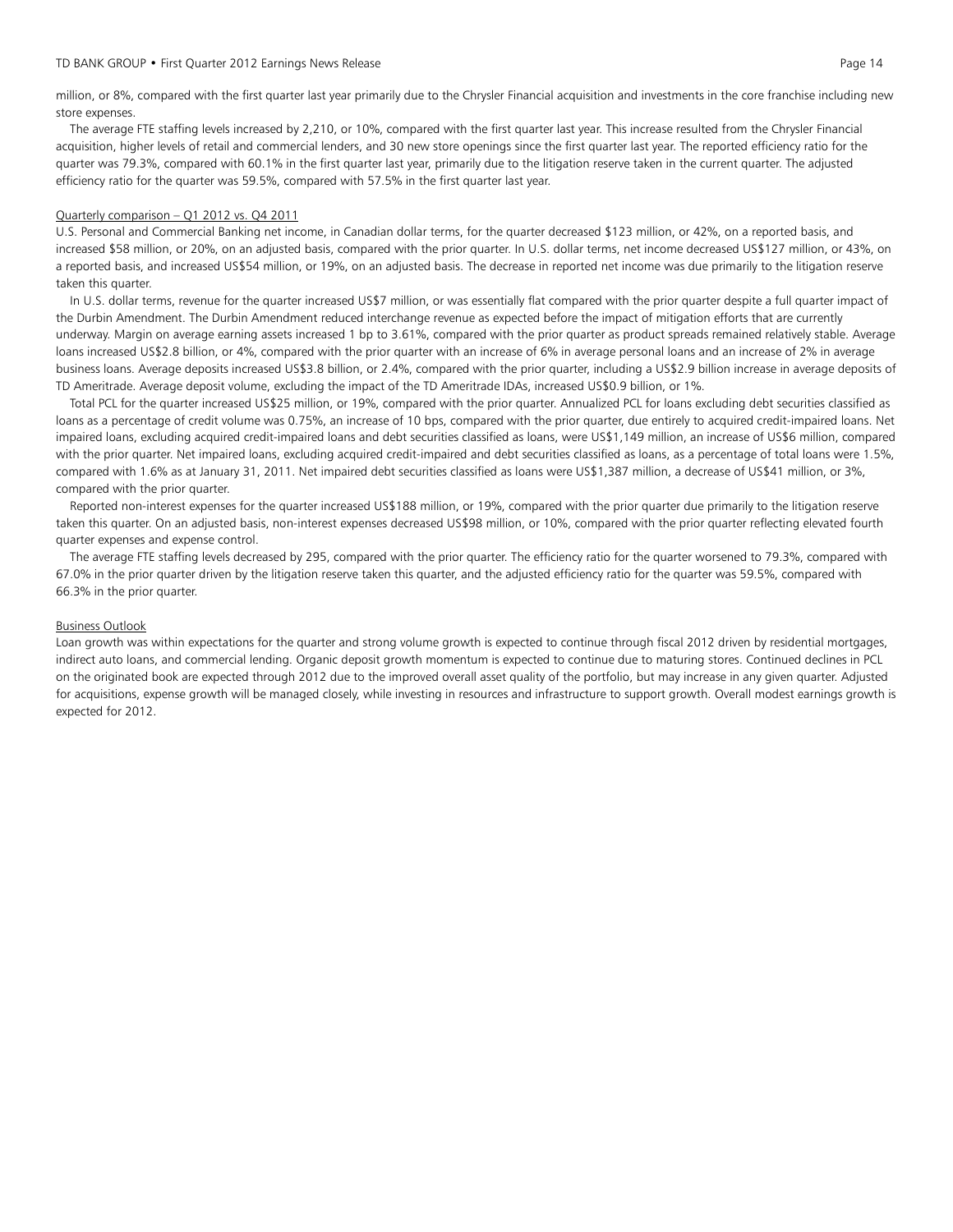| TABLE 10: WHOLESALE BANKING                     |                        |        |                 |      |                            |  |
|-------------------------------------------------|------------------------|--------|-----------------|------|----------------------------|--|
| (millions of Canadian dollars, except as noted) |                        |        |                 |      | For the three months ended |  |
|                                                 | <b>Jan. 31</b><br>2012 |        | Oct. 31<br>2011 |      | Jan. 31<br>2011            |  |
| Net interest income (TEB)                       | 443                    | S      | 444             |      | 388                        |  |
| Non-interest income                             | 240                    |        | 282             |      | 342                        |  |
| Total revenue                                   | 683                    |        | 726             |      | 730                        |  |
| Provision for credit losses                     | 12                     |        |                 |      | 6                          |  |
| Non-interest expenses                           | 406                    |        | 395             |      | 399                        |  |
| Net income                                      | 194                    |        | 280             |      | 235                        |  |
| Selected volumes and ratios                     |                        |        |                 |      |                            |  |
| Risk-weighted assets (billions of dollars)      | 51                     |        | 35              |      | 31                         |  |
| Return on common equity <sup>1</sup>            | 18.7                   | $\%$   | 31.5            | $\%$ | 28.8 %                     |  |
| Efficiency ratio                                |                        | 59.4 % | 54.4 %          |      | 54.7 %                     |  |
| Average number of full-time equivalent staff    | <b>3 238</b>           |        | 3.626           |      | 3 388                      |  |

3,388 3,388 3,626 Average number of full-time equivalent staff<br>Iffective the first quarter of 2012, the Bank revised its methodology for allocating capital to its business segments to align with the future common equity ca a 7% rate. The return measures for business segments will now be return on common equity rather than return on invested capital. These changes have been applied prospectively. Return on invested capital, which was used as the return measure in prior periods, has not been restated to return on common equity.

#### Quarterly comparison – Q1 2012 vs. Q1 2011

Wholesale Banking net income for the quarter was \$194 million, a decrease of \$41 million, or 17%, compared with the first quarter last year. The decrease was largely due to reduced investment portfolio gains. The annualized return on common equity for the quarter was 18.7%.

 Wholesale Banking revenue is derived primarily from capital markets and corporate lending. The capital markets businesses generate revenue from advisory, underwriting, trading, facilitation, and trade execution services. Revenue for the quarter was \$683 million, a decrease of \$47 million, or 6%, compared with the first quarter last year. This was primarily due to reduced investment portfolio gains, lower equity trading on decreased client activity, and reduced revenue from equity underwriting due to industry wide volume decline as compared to the first quarter last year. Partially offsetting these decreases were improved fixed income and credit trading due to strong client flow and increasing asset values as compared to the same quarter last year.

PCL for the quarter was \$12 million, an increase of \$6 million, over the first quarter last year. Provisions in the current quarter include the accrual costs of credit protection and a provision against a single merchant banking exposure. PCL in the first quarter of last year was \$6 million, primarily reflecting credit protection costs. Net impaired loans were \$27 million, a decrease of \$11 million, or 29%, over the first quarter last year.

 Non-interest expenses for the quarter were \$406 million, an increase of \$7 million or 2%, compared with the first quarter last year as lower operating expenses were more than offset by higher variable compensation.

 Risk-weighted assets were \$51 billion, an increase of \$20 billion, or 65%, compared with the first quarter last year. The increase was primarily due to the revised Basel II market risk framework.

#### Quarterly comparison – Q1 2012 vs. Q4 2011

Wholesale Banking net income for the quarter decreased by \$86 million, or 31%, compared with the prior quarter. The decrease was primarily due to significantly lower investment portfolio gains, moderated equity and currency trading, partially offset by higher fixed income and credit trading, and investment banking fees.

 Revenue for the quarter decreased \$43 million, or 6%, compared with the prior quarter. The previous quarter included a significant realized gain from the investment portfolio. Equity and currency trading decreased primarily due to reduced client volumes on market uncertainty, lower volatility, and fewer trading opportunities. The decrease was partially offset by improved fixed income and credit trading on tightening credit spreads and increased client activity. Investment banking fee revenue increased driven by higher M&A and credit origination.

PCL for the quarter increased by \$9 million, primarily due to a single merchant banking exposure as compared to a small recovery in the prior quarter. Net impaired loans decreased \$5 million, or 16%, compared to the prior quarter.

 Non-interest expenses for the quarter increased by \$11 million, or 3%, primarily due to higher variable compensation due to improved capital markets revenue partially offset by lower operating expenses.

#### Business Outlook

While trading conditions trended positively through the quarter, significant uncertainty remains, particularly as it relates to Europe. Our diversified, client focused business mix is designed to optimize results across all markets but we do not expect to be insulated from any significant market events. To mitigate the impact of any such events we continue to develop our key franchise businesses and prudently manage our expenses. We are focused on the future and continue to invest in growth areas where we see sustainable competitive advantage and attractive returns.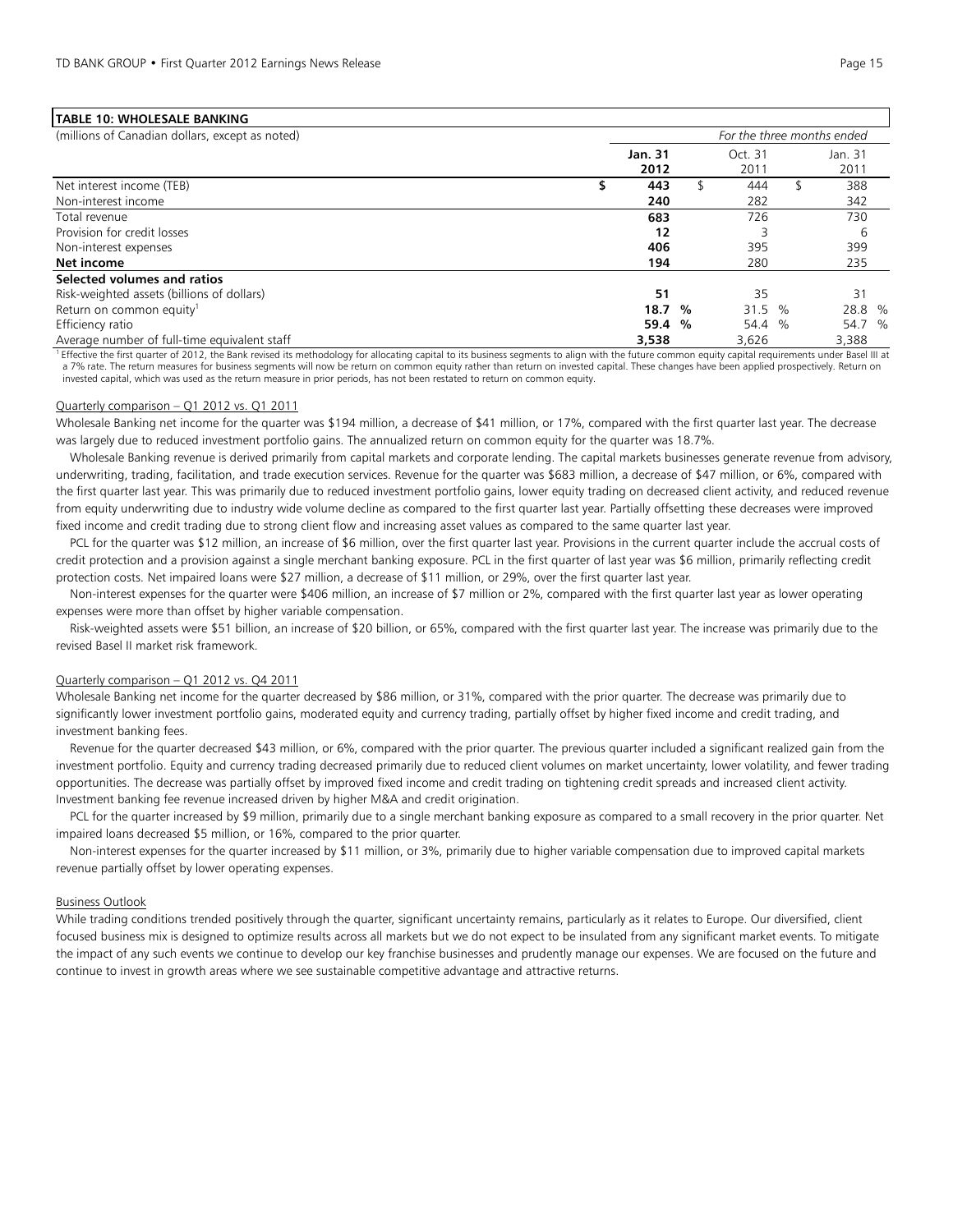| <b>TABLE 11: CORPORATE</b>                                                                             |                            |                |  |           |         |  |  |  |
|--------------------------------------------------------------------------------------------------------|----------------------------|----------------|--|-----------|---------|--|--|--|
| (millions of Canadian dollars)                                                                         | For the three months ended |                |  |           |         |  |  |  |
|                                                                                                        |                            | <b>Jan. 31</b> |  | Oct. 31   | Jan. 31 |  |  |  |
|                                                                                                        |                            | 2012           |  | 2011      | 2011    |  |  |  |
| Net loss - reported                                                                                    |                            | $(63)$ \$      |  | $(83)$ \$ | (50)    |  |  |  |
| Adjustments for items of note: Decrease (increase) in net income <sup>1</sup>                          |                            |                |  |           |         |  |  |  |
| Amortization of intangibles                                                                            |                            | 60             |  | 95        | 103     |  |  |  |
| Fair value of derivatives hedging the reclassified available-for-sale securities portfolio             |                            | 45             |  | (37)      | (75)    |  |  |  |
| Fair value of credit default swaps hedging the corporate loan book, net of provision for credit losses |                            |                |  | (9)       | 3       |  |  |  |
| Integration charges, direct transaction costs, and changes in fair value of contingent consideration   |                            |                |  |           |         |  |  |  |
| relating to the Chrysler Financial acquisition                                                         |                            | 5              |  | 19        |         |  |  |  |
| Adjustments to allowance for incurred but not identified credit losses                                 |                            | (31)           |  |           |         |  |  |  |
| Total adjustments for items of note                                                                    |                            | 80             |  | 68        | 31      |  |  |  |
| Net income (loss) – adjusted                                                                           |                            | 17             |  | $(15)$ \$ | (19)    |  |  |  |
| Decomposition of items included in net loss – adjusted                                                 |                            |                |  |           |         |  |  |  |
| Net corporate expenses                                                                                 | \$                         | $(92)$ \$      |  | $(97)$ \$ | (97)    |  |  |  |
| Other                                                                                                  |                            | 83             |  | 56        | 52      |  |  |  |
| Non-controlling interests                                                                              |                            | 26             |  | 26        | 26      |  |  |  |
| Net income (loss) – adjusted                                                                           |                            | 17             |  | $(15)$ \$ | (19)    |  |  |  |

1 For explanations of items of note, see the "Non-GAAP Financial Measures – Reconciliation of Adjusted to Reported Net Income" table in the "How We Performed" section of this document.

## Quarterly comparison – Q1 2012 vs. Q1 2011

Corporate segment's reported net loss for the quarter was \$63 million, compared with a reported net loss of \$50 million in the first quarter last year. Adjusted net income was \$17 million, compared with an adjusted net loss of \$19 million. The changes resulted from items that include a favourable tax item and lower net corporate expenses.

#### Quarterly comparison – Q1 2012 vs. Q4 2011

Corporate segment's reported net loss for the quarter was \$63 million, compared with a reported net loss of \$83 million in the prior quarter. Adjusted net income was \$17 million, compared with an adjusted net loss of \$15 million in the prior quarter. The change was due to the impact of favourable tax items, lower net corporate expenses and a loss relating to the divestiture of Symcor's U.S. business reported last quarter.

#### **Outlook**

The nature of various items within Corporate segment changed upon transition to IFRS. These items have impacted our estimated range compared to previous quarters. While Corporate segment results can contain some volatility and are inherently difficult to predict by their nature, our estimated range for the remainder of fiscal 2012 is an adjusted net loss of \$40 million to \$80 million per quarter.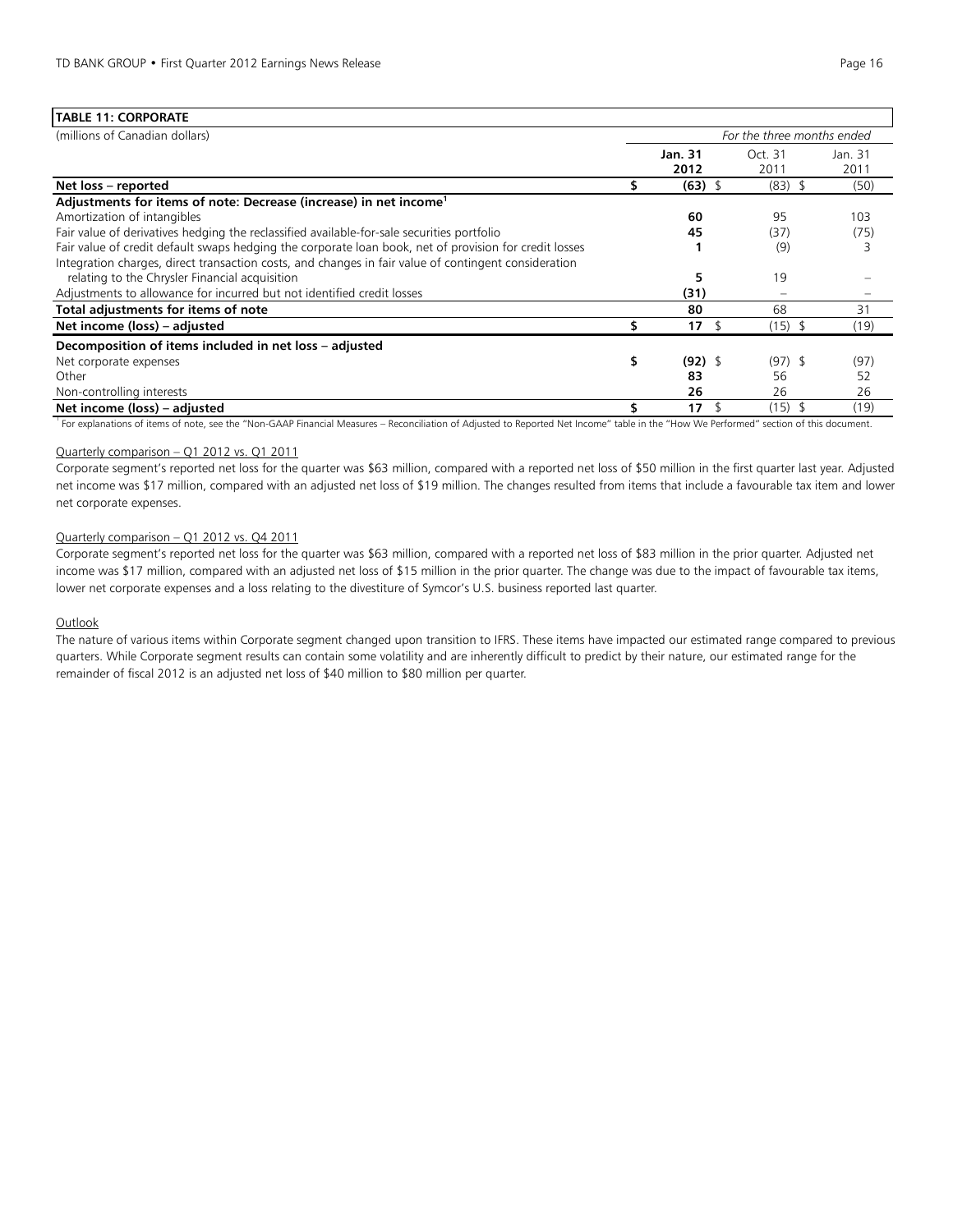# **SHAREHOLDER AND INVESTOR INFORMATION**

#### **Shareholder Services**

| If you:                                                                                                                                              | And your inquiry relates to:                                                                                                                                                                                                                                                                               | <b>Please contact:</b>                                                                                                                                                                                                                                                                                                                                                                              |
|------------------------------------------------------------------------------------------------------------------------------------------------------|------------------------------------------------------------------------------------------------------------------------------------------------------------------------------------------------------------------------------------------------------------------------------------------------------------|-----------------------------------------------------------------------------------------------------------------------------------------------------------------------------------------------------------------------------------------------------------------------------------------------------------------------------------------------------------------------------------------------------|
| Are a registered shareholder (your name appears<br>on your TD share certificate)                                                                     | Missing dividends, lost share certificates, estate questions,<br>address changes to the share register, dividend bank account<br>changes, the dividend reinvestment plan, eliminating<br>duplicate mailings of shareholder materials, or stopping (and<br>resuming) receiving annual and quarterly reports | <b>Transfer Agent:</b><br>CIBC Mellon Trust Company*<br>P.O. Box 700, Station B<br>Montreal, Quebec H3B 3K3<br>1-800-387-0825 or 416-682-3860<br>Facsimile: 1-888-249-6189<br>inquiries@canstockta.com or www.canstockta.com<br>*Canadian Stock Transfer Inc. acts as administrative agent for CIBC Mellon<br><b>Trust Company</b>                                                                  |
| Hold your TD shares through the<br><b>Direct Registration System</b><br>in the United States                                                         | Missing dividends, lost share certificates, estate questions,<br>address changes to the share register, eliminating duplicate<br>mailings of shareholder materials, or stopping (and resuming)<br>receiving annual and quarterly reports                                                                   | <b>Co-Transfer Agent and Registrar:</b><br>Computershare Shareowner Services LLC<br>P.O. Box 358015<br>Pittsburgh, Pennsylvania 15252-8015<br>or<br>480 Washington Boulevard<br>Jersey City, New Jersey 07310<br>1-866-233-4836<br>TDD for hearing impaired: 1-800-231-5469<br>Shareholders outside of U.S.: 201-680-6578<br>TDD shareholders outside of U.S: 201-680-6610<br>www.computershare.com |
| Beneficially own TD shares that are held in the<br>name of an intermediary, such as a bank, a trust<br>company, a securities broker or other nominee | Your TD shares, including questions regarding the dividend<br>reinvestment plan and mailings of shareholder materials                                                                                                                                                                                      | Your intermediary                                                                                                                                                                                                                                                                                                                                                                                   |

For all other shareholder inquiries, please contact TD Shareholder Relations at 416-944-6367 or 1-866-756-8936 or email tdshinfo@td.com. Please note that by leaving us an e-mail or voicemail message you are providing your consent for us to forward your inquiry to the appropriate party for response.

#### General Information

Contact Corporate & Public Affairs: 416-982-8578

Products and services: Contact TD Canada Trust, 24 hours a day, seven days a week: 1-866-567-8888 French: 1-866-233-2323 Cantonese/Mandarin: 1-800-328-3698 Telephone device for the hearing impaired (TTY): 1-800-361-1180

Internet website: http://www.td.com Internet e-mail: customer.service@td.com

#### Access to Quarterly Results Materials

Interested investors, the media and others may view this first quarter earnings news release, Report to Shareholders and supplemental information on the TD website at http://www.td.com/investor/.

#### Quarterly Earnings Conference Call

TD Bank Group will host an earnings conference call in Toronto, Ontario on March 1, 2012. The call will be webcast live via TD's website at 3 p.m. ET. The call and webcast will feature presentations by TD executives on the Bank's financial results for the first quarter, followed by a question-andanswer period with analysts. The presentation material referenced during the call will be available on the TD website at http://www.td.com/investor/qr\_2012.jsp on March 1, 2012, by approximately 12 p.m. ET. A listen-only telephone line is available at 416-644-3415 or 1-877-974-0445 (toll free).

The webcast and presentations will be archived at http://www.td.com/investor/qr\_2012.jsp. Replay of the teleconference will be available from 6 p.m. ET on March 1, 2012, until April 2, 2012, by calling 416-640-1917 or 1-877-289-8525 (toll free). The passcode is 4512261, followed by the pound key.